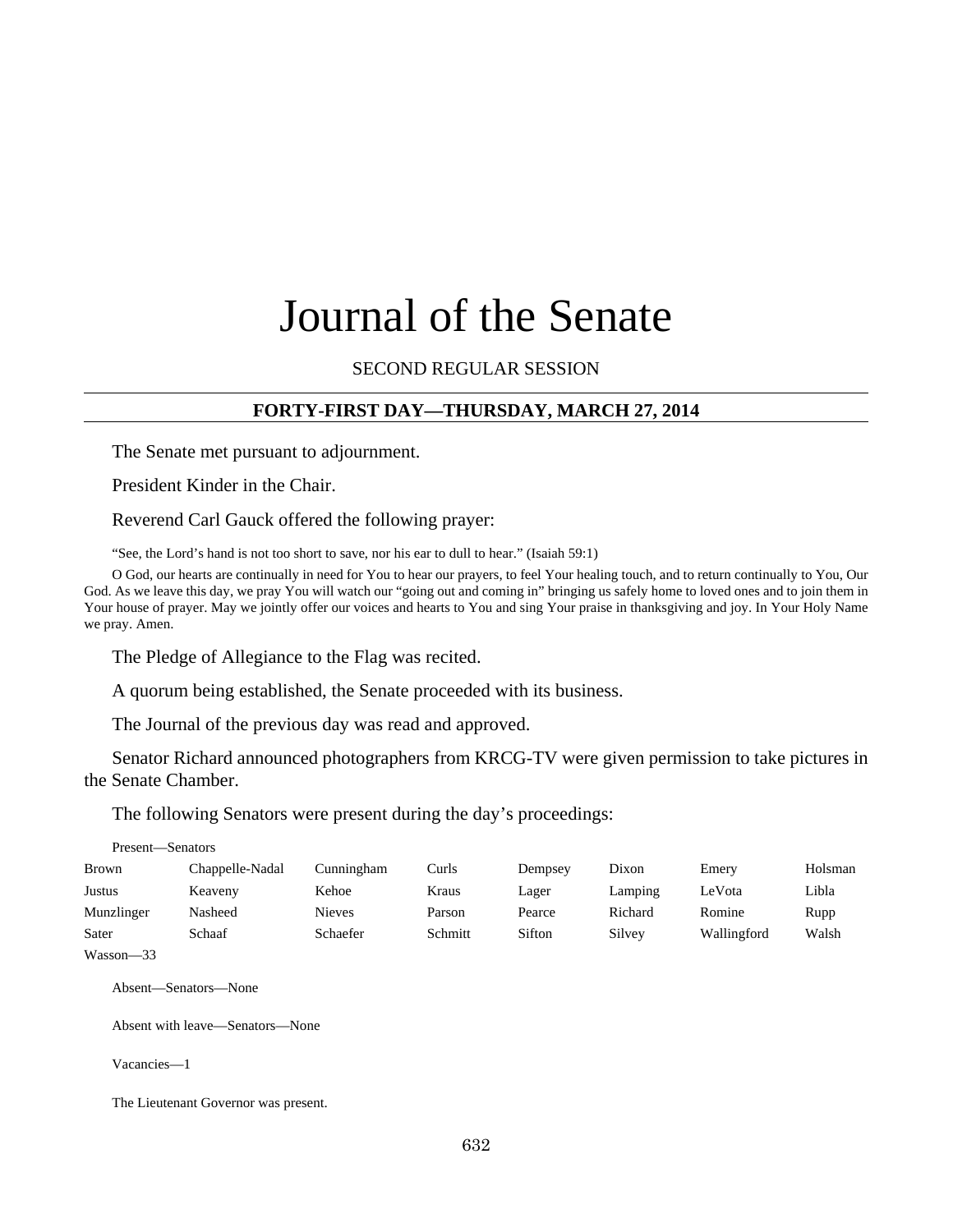#### **RESOLUTIONS**

Senator Munzlinger offered Senate Resolution No. 1653, regarding Kent and Debbie Adams, Louisiana, which was adopted.

Senator Cunningham offered Senate Resolution No. 1654, regarding Nathen Wright, Mansfield, which was adopted.

Senator Munzlinger offered Senate Resolution No. 1655, regarding the One Hundred Twenty-fifth Anniversary of the First Baptist Church, Wyaconda, which was adopted.

Senator Chappelle-Nadal offered Senate Resolution No. 1656, regarding the Missouri State Beta Club, which was adopted.

Senator Chappelle-Nadal offered Senate Resolution No. 1657, regarding Drake Nilges, Bourbon, which was adopted.

Senator Chappelle-Nadal offered Senate Resolution No. 1658, regarding Mason Douglas, which was adopted.

Senator Chappelle-Nadal offered Senate Resolution No. 1659, regarding Lindsey Young, Bloomfield, which was adopted.

Senator Chappelle-Nadal offered Senate Resolution No. 1660, regarding Kendra Elder, Bloomfield, which was adopted.

Senator Chappelle-Nadal offered Senate Resolution No. 1661, regarding Kannon Qualls, Richland, which was adopted.

Senator Chappelle-Nadal offered Senate Resolution No. 1662, regarding Darren Green, Malden, which was adopted.

Senator Parson offered Senate Resolution No. 1663, regarding the Fiftieth Wedding Anniversary of Mr. and Mrs. Richard Leroy Cannon, Buffalo, which was adopted.

Senator Parson offered Senate Resolution No. 1664, regarding the Fiftieth Wedding Anniversary of Mr. and Mrs. Hubert Highfill, Fair Grove, which was adopted.

#### **MESSAGES FROM THE GOVERNOR**

The following message was received from the Governor, which was read:

GOVERNOR OF MISSOURI JEFFERSON CITY 65102 March 26, 2014

To the Senate of the 97<sup>th</sup> General Assembly of the State of Missouri:

I hereby withdraw from your consideration the following appointment to office made by me and submitted to you on March 18, 2014, for your advice and consent:

Melba Curls, Democrat, 3832 Myrtle Avenue, Kansas City, Jackson County, Missouri 64128, as a member of the Missouri Real Estate Appraisers Commission, for a term ending September 12, 2014, and until her successor is duly appointed and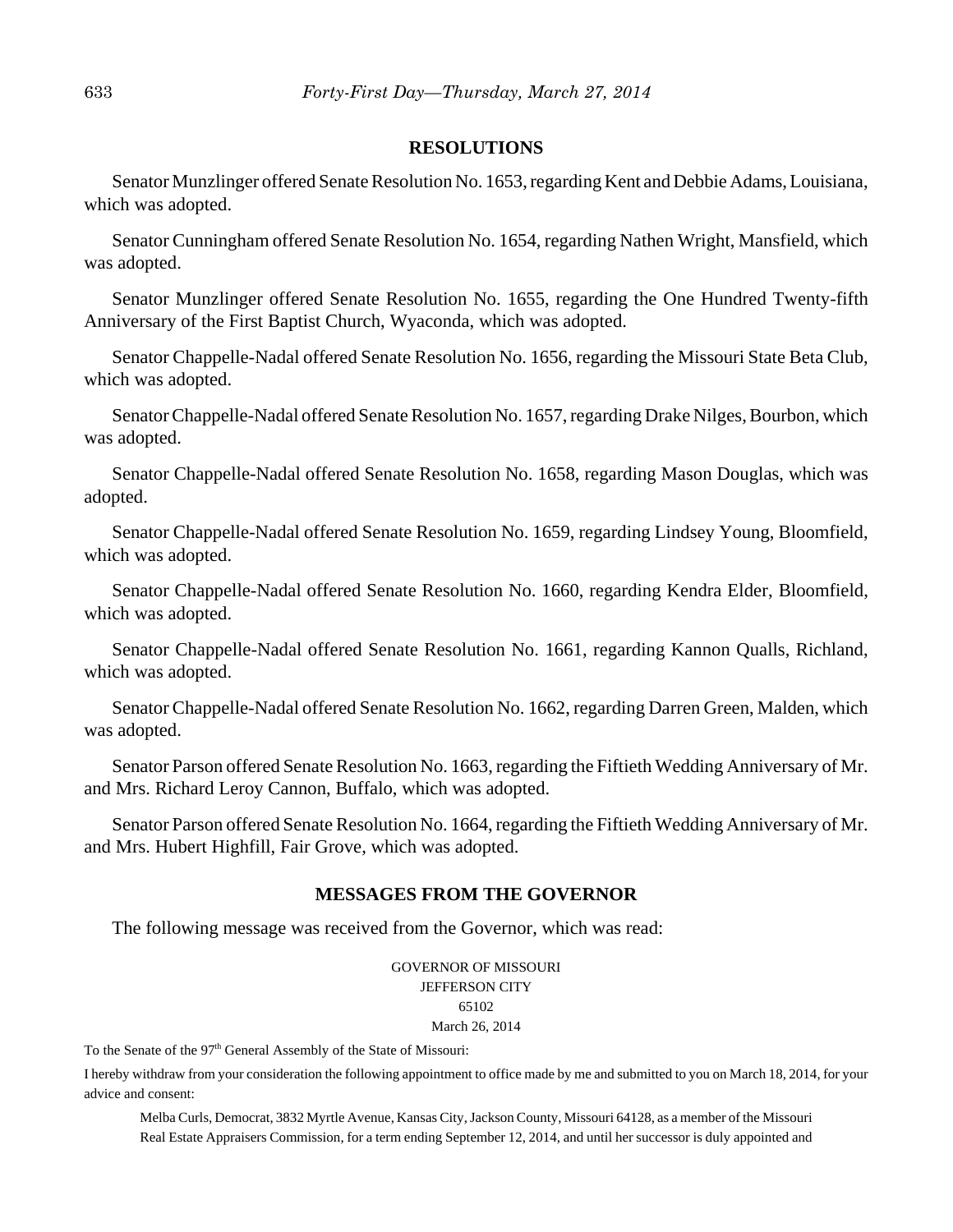qualified; vice, Hope Whitehead, withdrawn.

Respectfully submitted, Jeremiah W. (Jay) Nixon Governor

President Pro Tem Dempsey moved that the above appointment be returned to the Governor per his request, which motion prevailed.

#### **REPORTS OF STANDING COMMITTEES**

Senator Dempsey, Chairman of the Committee on Gubernatorial Appointments, submitted the following reports, reading of which was waived:

Mr. President: Your Committee on Gubernatorial Appointments, to which were referred the following appointments and reappointment, begs leave to report that it has considered the same and recommends that the Senate do give its advice and consent to the following:

Deborah White, as a member of the Child Abuse and Neglect Review Board;

Also,

Kelly L. Kochanski, as the student representative of the Truman State University Board of Governors;

Also,

David Gatto, as a member of the Advisory Commission for Physician Assistants;

Also,

John McGuire, as a member of the Midwestern Higher Education Commission;

Also,

Kyle E. Brost, as a member of the State Board of Optometry;

Also,

David E. Tannehill, Independent, as a member of the State Board of Registration for the Healing Arts;

Also,

Jennifer Morgan, as a member of the Board of Therapeutic Massage; and

Joel P. Rhodes, as a member of the State Historical Records Advisory Board.

Senator Dempsey requested unanimous consent of the Senate to vote on the above reports in one motion. There being no objection, the request was granted.

Senator Dempsey moved that the committee reports be adopted, and the Senate do give its advice and consent to the above appointments and reappointment, which motion prevailed.

Senator Pearce assumed the Chair.

#### **REFERRALS**

President Pro Tem Dempsey re-referred **SB 957** to the Committee on General Laws.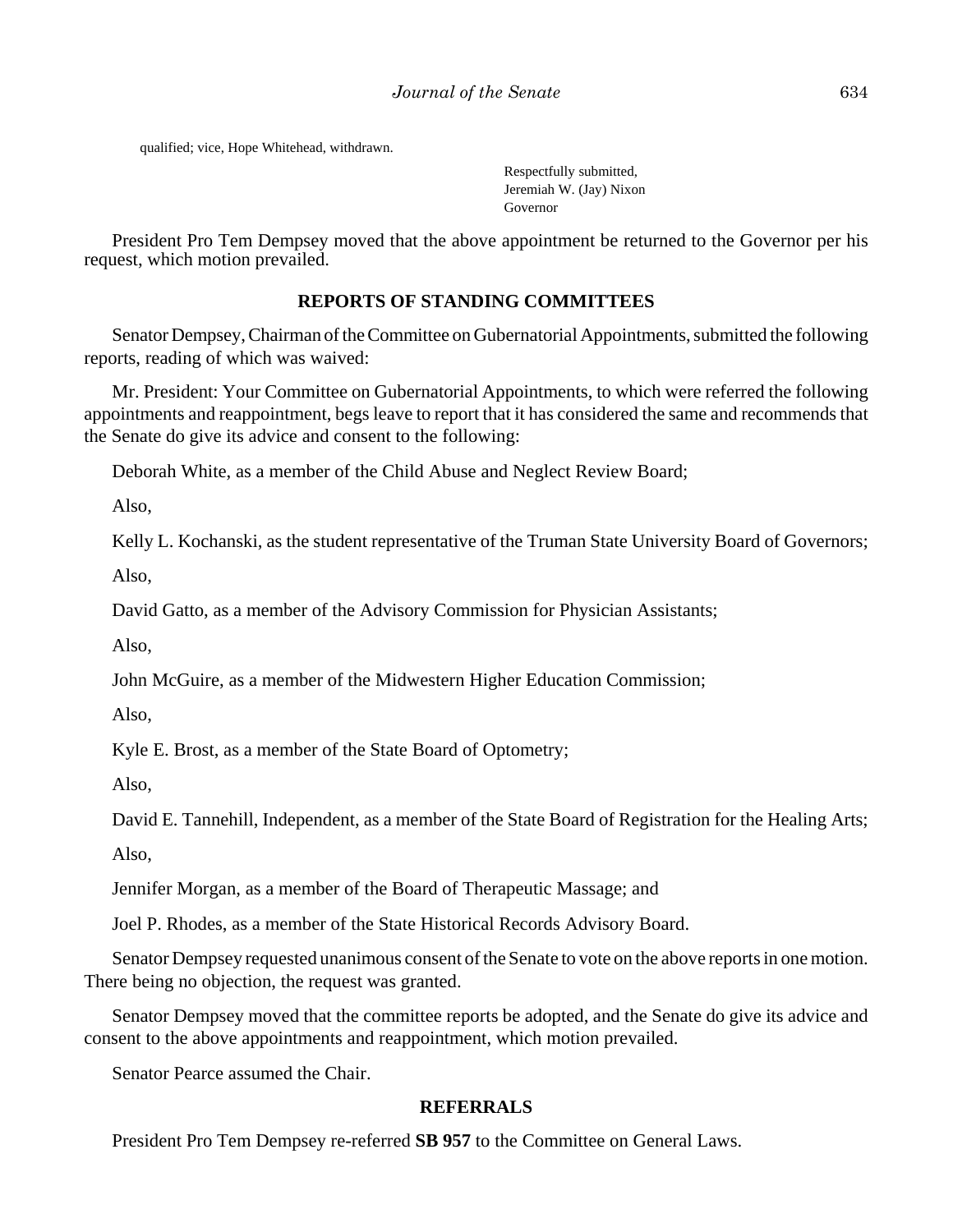#### **REPORTS OF STANDING COMMITTEES**

Senator Parson, Chairman of the Committee on Governmental Accountability and Fiscal Oversight, submitted the following report:

Mr. President: Your Committee on Governmental Accountability and Fiscal Oversight, to which were referred **SCS** for **SB 623**; **SS** for **SB 745**; **SB 696**; and **SB 662**, begs leave to report that it has considered the same and recommends that the bills do pass.

#### **SENATE BILLS FOR PERFECTION**

Senator Parson moved that **SB 723**, with **SCS** and **SA 1** (pending), be called from the Informal Calendar and again taken up for perfection, which motion prevailed.

**SA 1** was again taken up.

At the request of Senator Schaaf, the above amendment was withdrawn.

Senator Schmitt assumed the Chair.

Senator Schaaf requested a roll call vote be taken on the perfection of **SCS** for **SB 723** and was joined in his request by Senators Parson, Richard, Emery and Lamping.

Senator Parson moved that **SCS** for **SB 723** be adopted, which motion prevailed.

On motion of Senator Parson, **SCS** for **SB 723** was declared perfected and ordered printed by the following vote:

|               | і е дэ—эспаші s |            |               |         |            |           |             |
|---------------|-----------------|------------|---------------|---------|------------|-----------|-------------|
| Brown         | Chappelle-Nadal | Cunningham | Curls         | Dempsey | Dixon      | Holsman   | Justus      |
| Keaveny       | Kehoe           | Lager      | LeVota        | Libla   | Munzlinger | Nasheed   | Parson      |
| Pearce        | Richard         | Romine     | Rupp          | Sater   | Sifton     | Silvey    | Wallingford |
| Walsh         | Wasson—26       |            |               |         |            |           |             |
| NAYS-Senators |                 |            |               |         |            |           |             |
| Emery         | Kraus           | Lamping    | <b>Nieves</b> | Schaaf  | Schaefer   | Schmitt-7 |             |

Absent—Senators—None

YEAS—Senators

Absent with leave—Senators—None

Vacancies—1

#### **THIRD READING OF SENATE BILLS**

**SS** for **SB 691**, introduced by Senator Wasson, entitled:

# SENATE SUBSTITUTE FOR

# SENATE BILL NO. 691

An Act to amend chapter 379, RSMo, by adding thereto one new section relating to sinkhole insurance coverage for property damage caused by sinkhole activity.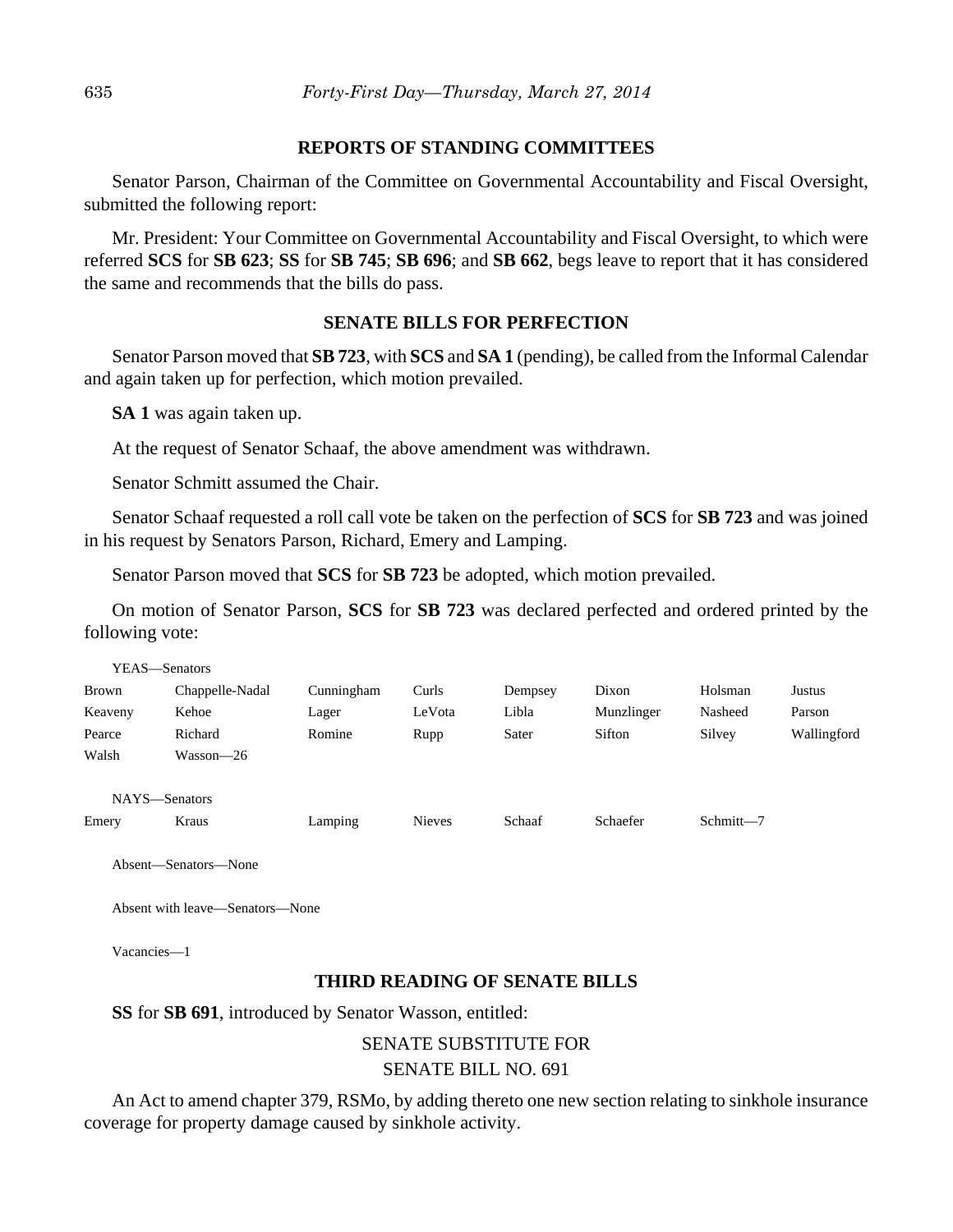Was called from the Informal Calendar and taken up.

On motion of Senator Wasson, **SS** for **SB 691** was read the 3rd time and passed by the following vote:

YEAS—Senators

| Brown   | Chappelle-Nadal | Cunningham | Curls  | Dempsey | Emerv       | Holsman | Justus        |
|---------|-----------------|------------|--------|---------|-------------|---------|---------------|
| Keaveny | Kehoe           | Kraus      | Lager  | Lamping | ∟eVota      | Libla   | Munzlinger    |
| Nasheed | Nieves          | Parson     | Pearce | Richard | Romine      | Rupp    | Sater         |
| Schaaf  | Schaefer        | Schmitt    | Sifton | Silvey  | Wallingford | Walsh   | $Wasson - 32$ |

NAYS—Senators—None

Absent—Senator Dixon—1

Absent with leave—Senators—None

Vacancies—1

The President declared the bill passed.

On motion of Senator Wasson, title to the bill was agreed to.

Senator Wasson moved that the vote by which the bill passed be reconsidered.

Senator Richard moved that motion lay on the table, which motion prevailed.

**SCS** for **SB 623**, entitled:

# SENATE COMMITTEE SUBSTITUTE FOR SENATE BILL NO. 623

An Act to repeal sections 115.225 and 115.237, RSMo, and to enact in lieu thereof four new sections relating to elections.

Was taken up by Senator Nieves.

On motion of Senator Nieves, **SCS** for **SB 623** was read the 3rd time and passed by the following vote:

| YEAS—Senators   |            |              |               |             |               |         |        |
|-----------------|------------|--------------|---------------|-------------|---------------|---------|--------|
| Brown           | Cunningham | Dempsey      | Dixon         | Emery       | Kehoe         | Kraus   | Lager  |
| Lamping         | Libla      | Munzlinger   | <b>Nieves</b> | Parson      | Richard       | Romine  | Rupp   |
| Sater           | Schaaf     | Schaefer     | Silvey        | Wallingford | $Wasson - 22$ |         |        |
|                 |            |              |               |             |               |         |        |
| NAYS-Senators   |            |              |               |             |               |         |        |
| Chappelle-Nadal | Curls      | Holsman      | Justus        | Keaveny     | LeVota        | Nasheed | Pearce |
| Schmitt         | Sifton     | $Walsh - 11$ |               |             |               |         |        |
|                 |            |              |               |             |               |         |        |

Absent—Senators—None

Absent with leave—Senators—None

Vacancies—1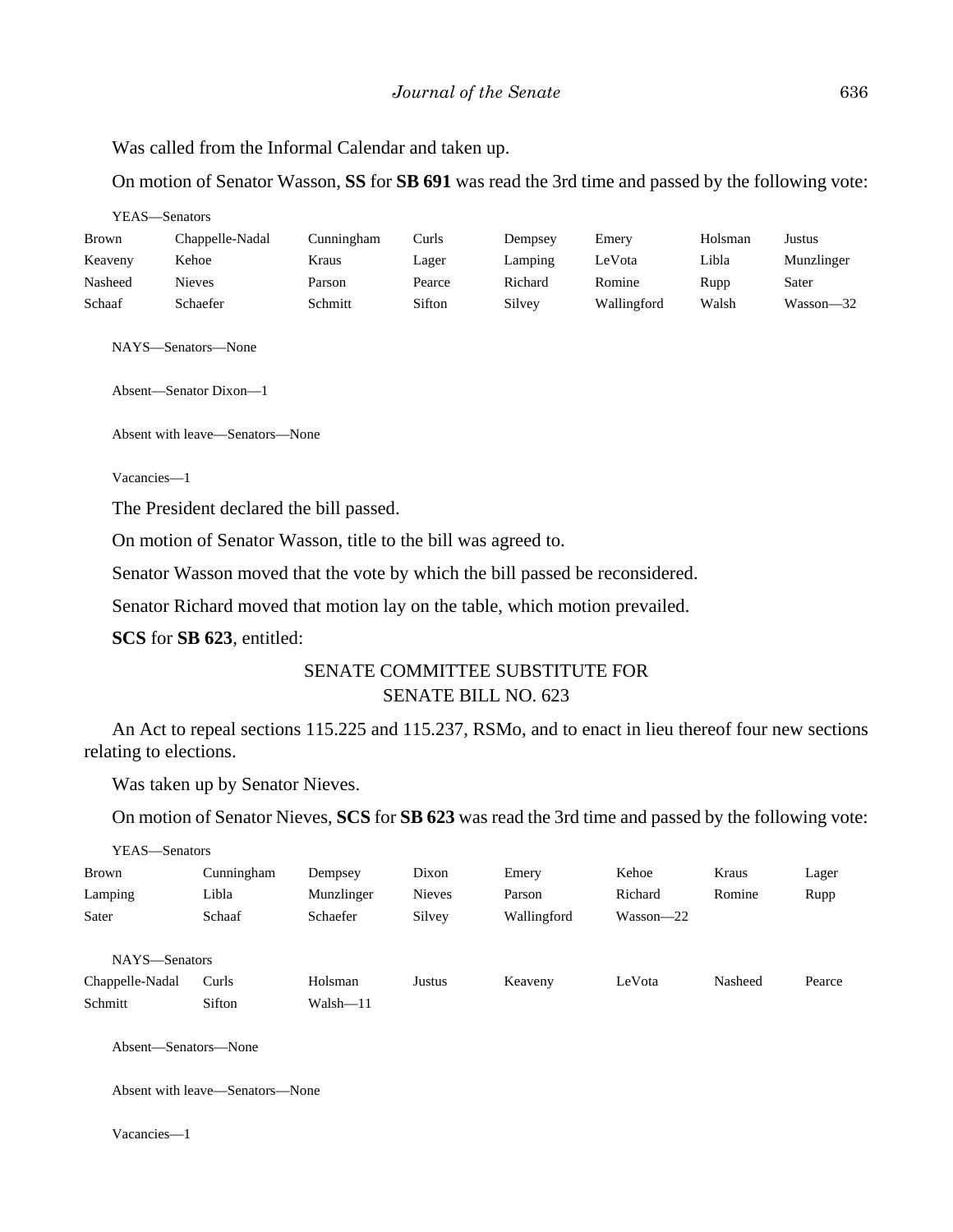The President declared the bill passed.

On motion of Senator Nieves, title to the bill was agreed to.

Senator Nieves moved that the vote by which the bill passed be reconsidered.

Senator Richard moved that motion lay on the table, which motion prevailed.

**SS** for **SCS** for **SB 593**, entitled:

# SENATE SUBSTITUTE FOR SENATE COMMITTEE SUBSTITUTE FOR SENATE BILL NO. 593

An Act to repeal section 115.124, RSMo, and to enact in lieu thereof two new sections relating to nonpartisan elections.

Was taken up by Senator Sater.

On motion of Senator Sater, **SS** for **SCS** for **SB 593** was read the 3rd time and passed by the following vote:

YEAS—Senators

| Brown   | Chappelle-Nadal | Cunningham | Curls  | Dempsey     | Dixon   | Emery         | Holsman    |
|---------|-----------------|------------|--------|-------------|---------|---------------|------------|
| Justus  | Keaveny         | Kehoe      | Kraus  | Lager       | Lamping | Libla         | Munzlinger |
| Nasheed | <b>Nieves</b>   | Parson     | Pearce | Richard     | Romine  | Rupp          | Sater      |
| Schaaf  | Schaefer        | Schmitt    | Silvey | Wallingford | Walsh   | $Wasson - 31$ |            |

NAYS—Senators

LeVota Sifton—2

Absent—Senators—None

Absent with leave—Senators—None

Vacancies—1

The President declared the bill passed.

On motion of Senator Sater, title to the bill was agreed to.

Senator Sater moved that the vote by which the bill passed be reconsidered.

Senator Richard moved that motion lay on the table, which motion prevailed.

**SS** for **SB 745**, introduced by Senator Munzlinger, entitled:

# SENATE SUBSTITUTE FOR SENATE BILL NO. 745

An Act to repeal sections 57.015, 57.201, 57.220, 57.250, 221.105, 488.5026, 544.216, 571.030,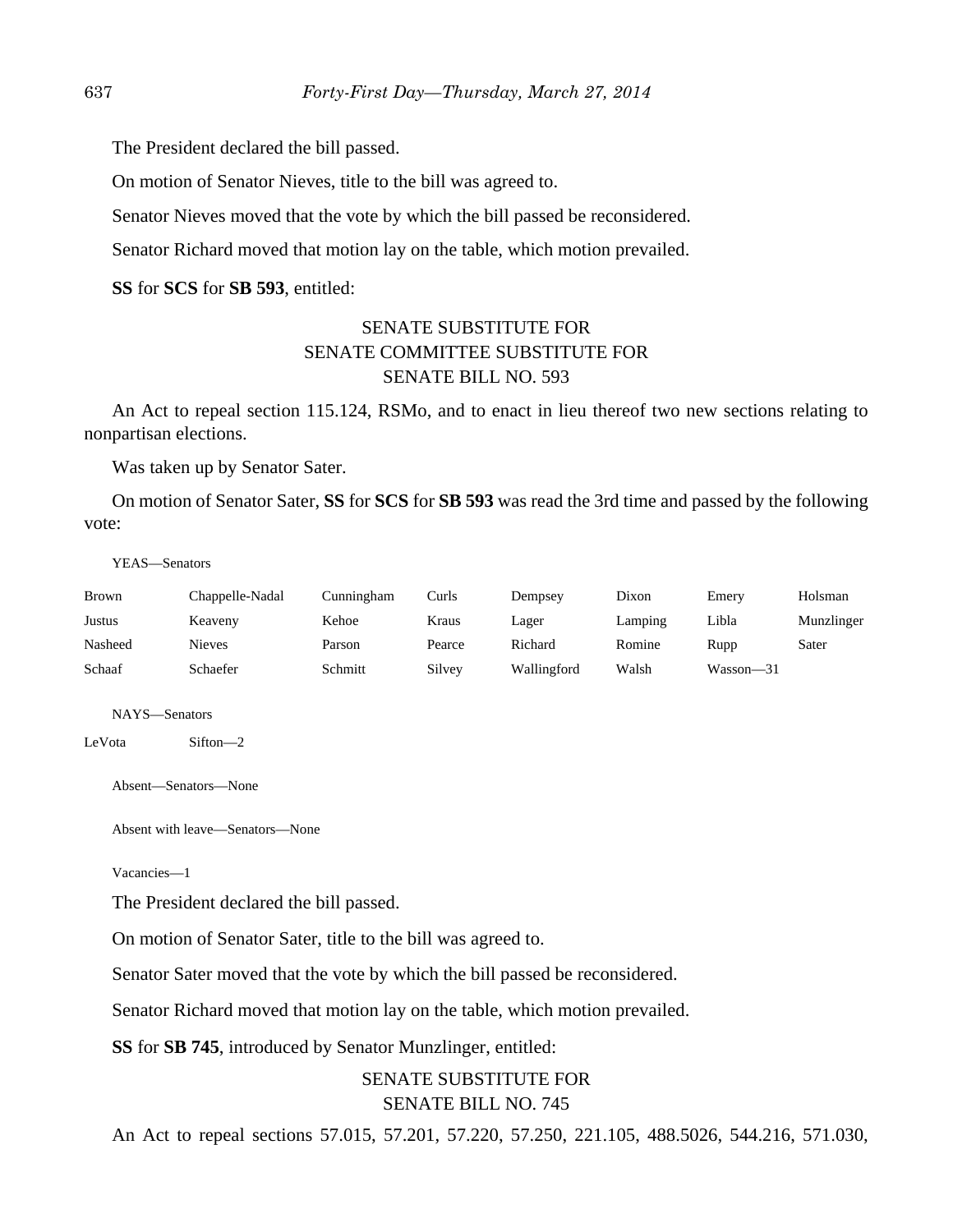571.101, 571.104, 571.111, and 650.350, RSMo, and to enact in lieu thereof twelve new sections relating to operations of the office of sheriff, with an existing penalty provision and an emergency clause for certain sections.

Was taken up.

On motion of Senator Munzlinger, **SS** for **SB 745** was read the 3rd time and passed by the following vote:

YEAS—Senators

| Brown   | Chappelle-Nadal | Cunningham | Curls  | Dempsey | Dixon       | Emery | Holsman    |
|---------|-----------------|------------|--------|---------|-------------|-------|------------|
| Keaveny | Kehoe           | Kraus      | Lager  | Lamping | LeVota      | Libla | Munzlinger |
| Nasheed | Nieves          | Parson     | Pearce | Richard | Romine      | Rupp  | Sater      |
| Schaaf  | Schaefer        | Schmitt    | Sifton | Silvey  | Wallingford | Walsh | Wasson-32  |

NAYS—Senator Justus—1

Absent—Senators—None

Absent with leave—Senators—None

Vacancies—1

The President declared the bill passed.

The emergency clause was adopted by the following vote:

YEAS—Senators

| <b>Brown</b> | Chappelle-Nadal | Cunningham | Curls  | Dempsey | Dixon       | Emery | Holsman    |
|--------------|-----------------|------------|--------|---------|-------------|-------|------------|
| Keaveny      | Kehoe           | Kraus      | Lager  | Lamping | LeVota      | Libla | Munzlinger |
| Nasheed      | Nieves          | Parson     | Pearce | Richard | Romine      | Rupp  | Sater      |
| Schaaf       | Schaefer        | Schmitt    | Sifton | Silvey  | Wallingford | Walsh | Wasson—32  |

NAYS—Senator Justus—1

Absent—Senators—None

Absent with leave—Senators—None

Vacancies—1

On motion of Senator Munzlinger, title to the bill was agreed to.

Senator Munzlinger moved that the vote by which the bill passed be reconsidered.

Senator Richard moved that motion lay on the table, which motion prevailed.

**SCS** for **SB 731**, entitled: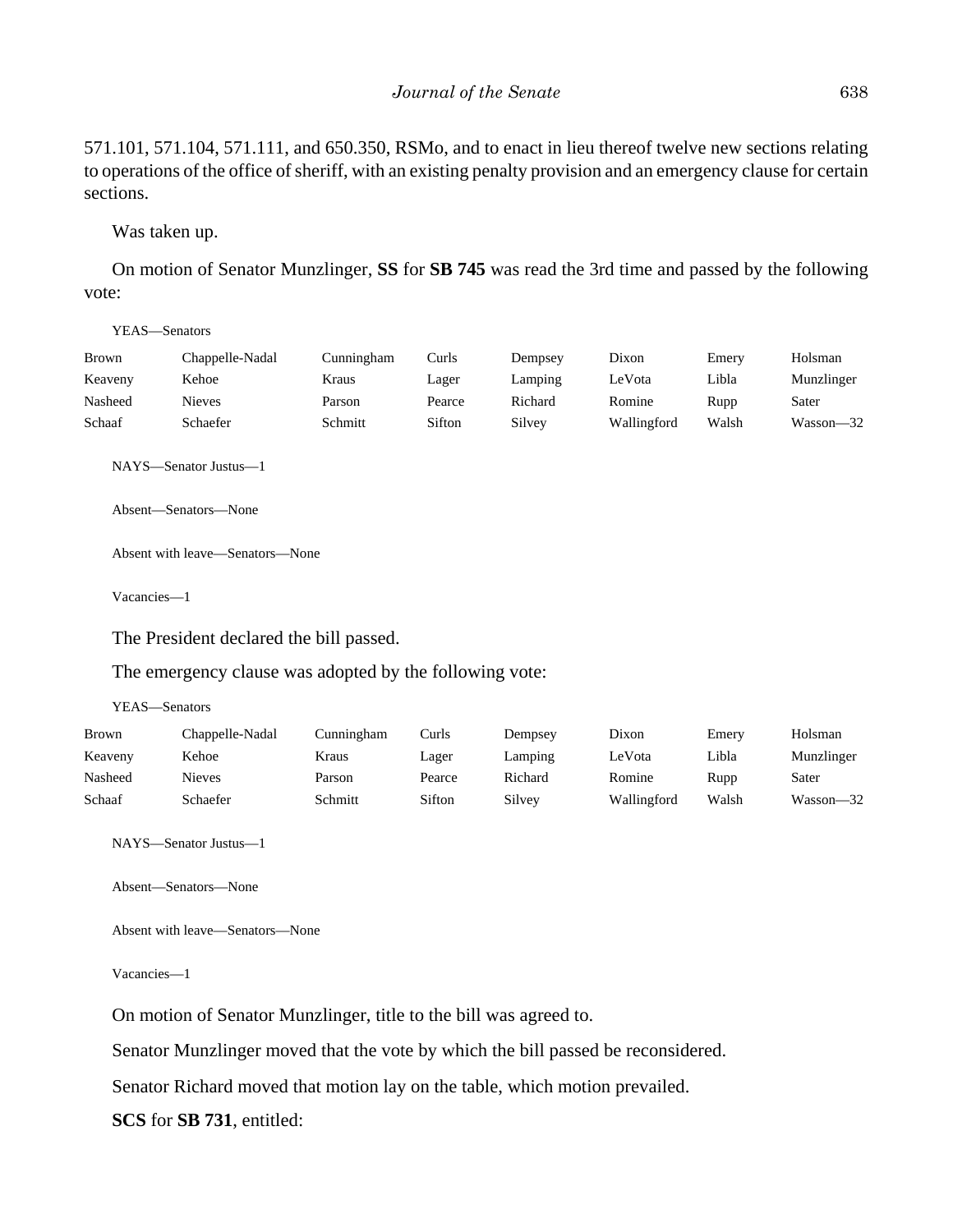# SENATE COMMITTEE SUBSTITUTE FOR SENATE BILL NO. 731

An Act to repeal sections 82.1025, 82.1027, 82.1028, 82.1029, and 82.1030, RSMo, and to enact in lieu thereof six new sections relating to property regulations in certain cities and counties.

Was taken up by Senator Nasheed.

On motion of Senator Nasheed, **SCS** for **SB 731** was read the 3rd time and passed by the following vote:

YEAS—Senators

| <b>Brown</b> | Chappelle-Nadal | Cunningham | Curls   | Dempsey  | Dixon   | Emery      | Holsman |
|--------------|-----------------|------------|---------|----------|---------|------------|---------|
| Justus       | Keaveny         | Kehoe      | Lamping | LeVota   | Libla   | Munzlinger | Nasheed |
| Parson       | Pearce          | Richard    | Romine  | Schaefer | Schmitt | Sifton     | Silvey  |
| Wallingford  | Walsh           | Wasson-27  |         |          |         |            |         |

NAYS—Senators

Kraus Lager Nieves Rupp Sater Schaaf—6

Absent—Senators—None

Absent with leave—Senators—None

Vacancies—1

The President declared the bill passed.

On motion of Senator Nasheed, title to the bill was agreed to.

Senator Nasheed moved that the vote by which the bill passed be reconsidered.

Senator Schaaf moved that motion lay on the table, which motion prevailed.

**SCS** for **SRB 714**, entitled:

# REVISION SENATE COMMITTEE SUBSTITUTE FOR SENATE BILL NO. 714

An Act to repeal sections 8.305, 21.485, 21.800, 21.801, 21.830, 21.910, 82.291, 105.915, 143.811, 160.254, 160.534, 160.932, 160.933, 167.194, 168.081, 168.083, 171.033, 191.115, 192.105, 196.1035, 197.291, 208.955, 262.950, 301.129, 311.489, 374.776, 376.825, 376.826, 376.827, 376.830, 376.833, 376.836, 383.250, 393.171, 407.485, 443.805, 488.2205, 542.301, 620.602, 630.461, 633.410, 640.850, 650.120, 660.425, 660.430, 660.435, 660.440, 660.445, 660.450, 660.455, 660.460, 660.465, 701.058, and 701.502, RSMo, and to enact in lieu thereof eleven new sections for the sole purpose of repealing expired, ineffective, and obsolete statutory provisions, with a penalty provision.

Was taken up by Senator Lager.

On motion of Senator Lager, **SCS** for **SRB 714** was read the 3rd time and passed by the following vote: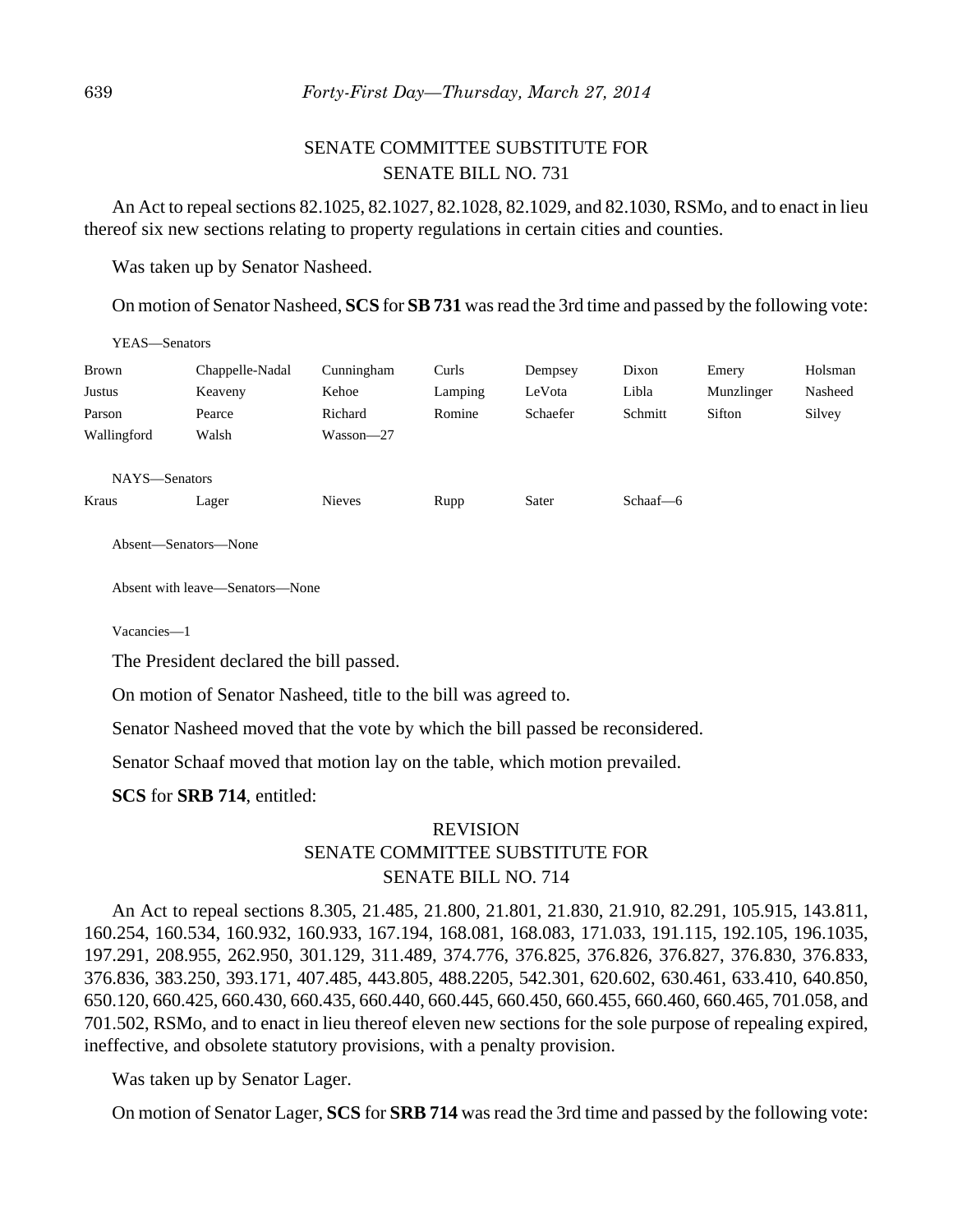| <b>Brown</b>  | Chappelle-Nadal | Cunningham    | Curls   | Dempsey | Dixon   | Emery       | Holsman |
|---------------|-----------------|---------------|---------|---------|---------|-------------|---------|
| Justus        | Keaveny         | Kehoe         | Kraus   | Lager   | Lamping | LeVota      | Libla   |
| Munzlinger    | Nasheed         | <b>Nieves</b> | Parson  | Pearce  | Richard | Romine      | Rupp    |
| Sater         | Schaaf          | Schaefer      | Schmitt | Sifton  | Silvey  | Wallingford | Walsh   |
| $Wasson - 33$ |                 |               |         |         |         |             |         |

NAYS—Senators—None

YEAS—Senators

Absent—Senators—None

Absent with leave—Senators—None

Vacancies—1

The President declared the bill passed.

On motion of Senator Lager, title to the bill was agreed to.

Senator Lager moved that the vote by which the bill passed be reconsidered.

Senator Richard moved that motion lay on the table, which motion prevailed.

**SCS** for **SB 675**, entitled:

# SENATE COMMITTEE SUBSTITUTE FOR SENATE BILL NO. 675

An Act to amend chapter 70, RSMo, by adding thereto one new section relating to the Missouri local government employees' retirement system.

Was taken up by Senator Kehoe.

On motion of Senator Kehoe, **SCS** for **SB 675** was read the 3rd time and passed by the following vote:

YEAS—Senators

| <b>Brown</b>         | Chappelle-Nadal | Cunningham    | Curls   | Dempsey | Dixon   | Emery       | Holsman |
|----------------------|-----------------|---------------|---------|---------|---------|-------------|---------|
| Justus               | Keaveny         | Kehoe         | Kraus   | Lager   | Lamping | LeVota      | Libla   |
| Munzlinger           | Nasheed         | <b>Nieves</b> | Parson  | Pearce  | Richard | Romine      | Rupp    |
| Sater                | Schaaf          | Schaefer      | Schmitt | Sifton  | Silvey  | Wallingford | Walsh   |
| $-$<br>$\sim$ $\sim$ |                 |               |         |         |         |             |         |

Wasson—33

NAYS—Senators—None

Absent—Senators—None

Absent with leave—Senators—None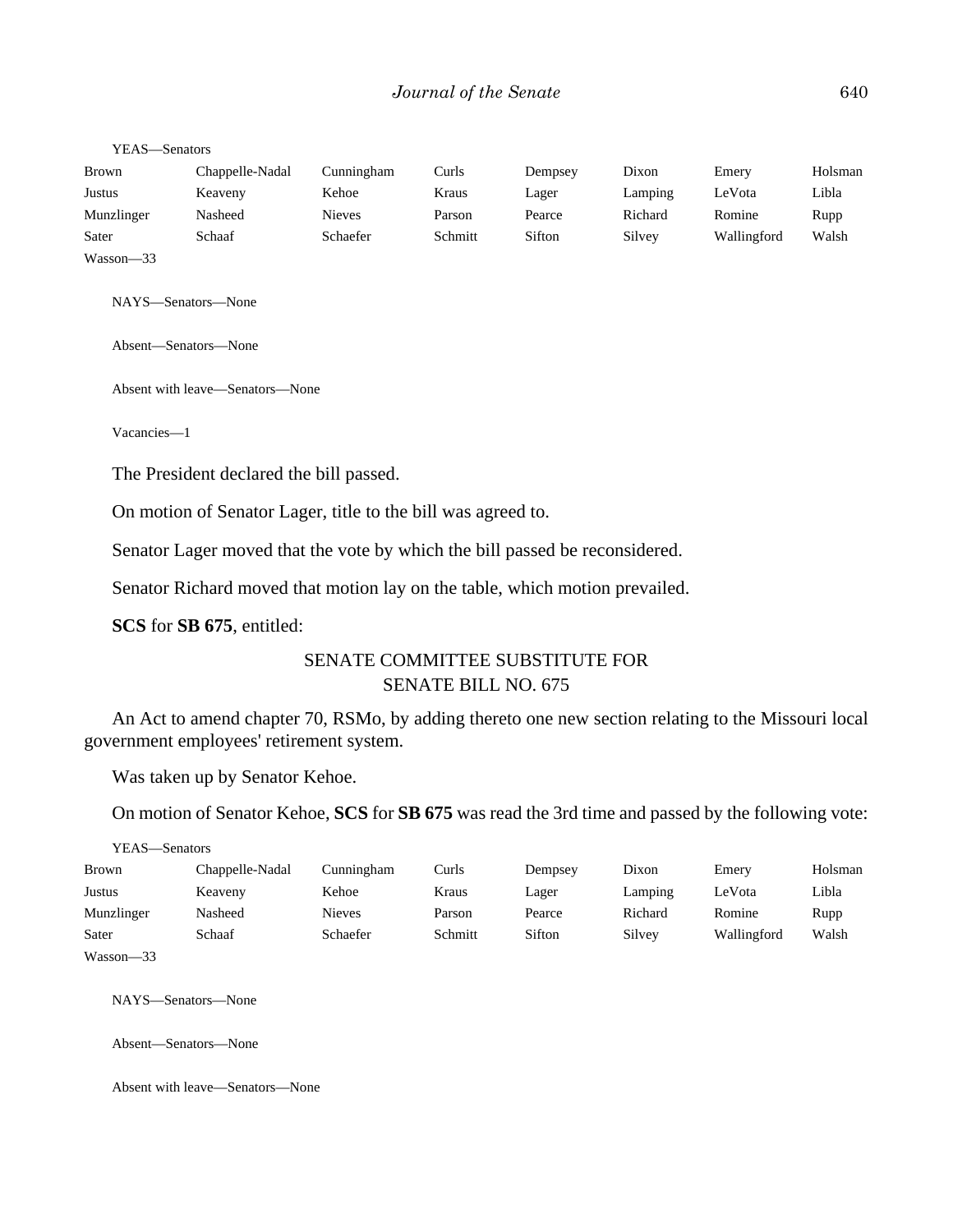Vacancies—1

The President declared the bill passed.

On motion of Senator Kehoe, title to the bill was agreed to.

Senator Kehoe moved that the vote by which the bill passed be reconsidered.

Senator Richard moved that motion lay on the table, which motion prevailed.

**SCS** for **SB 716**, entitled:

# SENATE COMMITTEE SUBSTITUTE FOR SENATE BILL NO. 716

An Act to amend chapter 197, RSMo, by adding thereto one new section relating to immunizations against influenza.

Was taken up by Senator Brown.

On motion of Senator Brown, **SCS** for **SB 716** was read the 3rd time and passed by the following vote:

| YEAS—Senators |                 |               |         |         |         |             |         |
|---------------|-----------------|---------------|---------|---------|---------|-------------|---------|
| <b>Brown</b>  | Chappelle-Nadal | Cunningham    | Curls   | Dempsey | Dixon   | Emery       | Holsman |
| Justus        | Keaveny         | Kehoe         | Kraus   | Lager   | Lamping | LeVota      | Libla   |
| Munzlinger    | Nasheed         | <b>Nieves</b> | Parson  | Pearce  | Richard | Romine      | Rupp    |
| Sater         | Schaaf          | Schaefer      | Schmitt | Sifton  | Silvey  | Wallingford | Walsh   |
| Wasson-33     |                 |               |         |         |         |             |         |

NAYS—Senators—None

Absent—Senators—None

Absent with leave—Senators—None

Vacancies—1

The President declared the bill passed.

On motion of Senator Brown, title to the bill was agreed to.

Senator Brown moved that the vote by which the bill passed be reconsidered.

Senator Richard moved that motion lay on the table, which motion prevailed.

**SB 696**, introduced by Senator Schaefer, entitled:

An Act to repeal section 304.351, RSMo, and to enact in lieu thereof one new section relating to fines for failing to yield the right-of-way, with penalty provisions.

Was taken up.

On motion of Senator Schaefer, **SB 696** was read the 3rd time and passed by the following vote: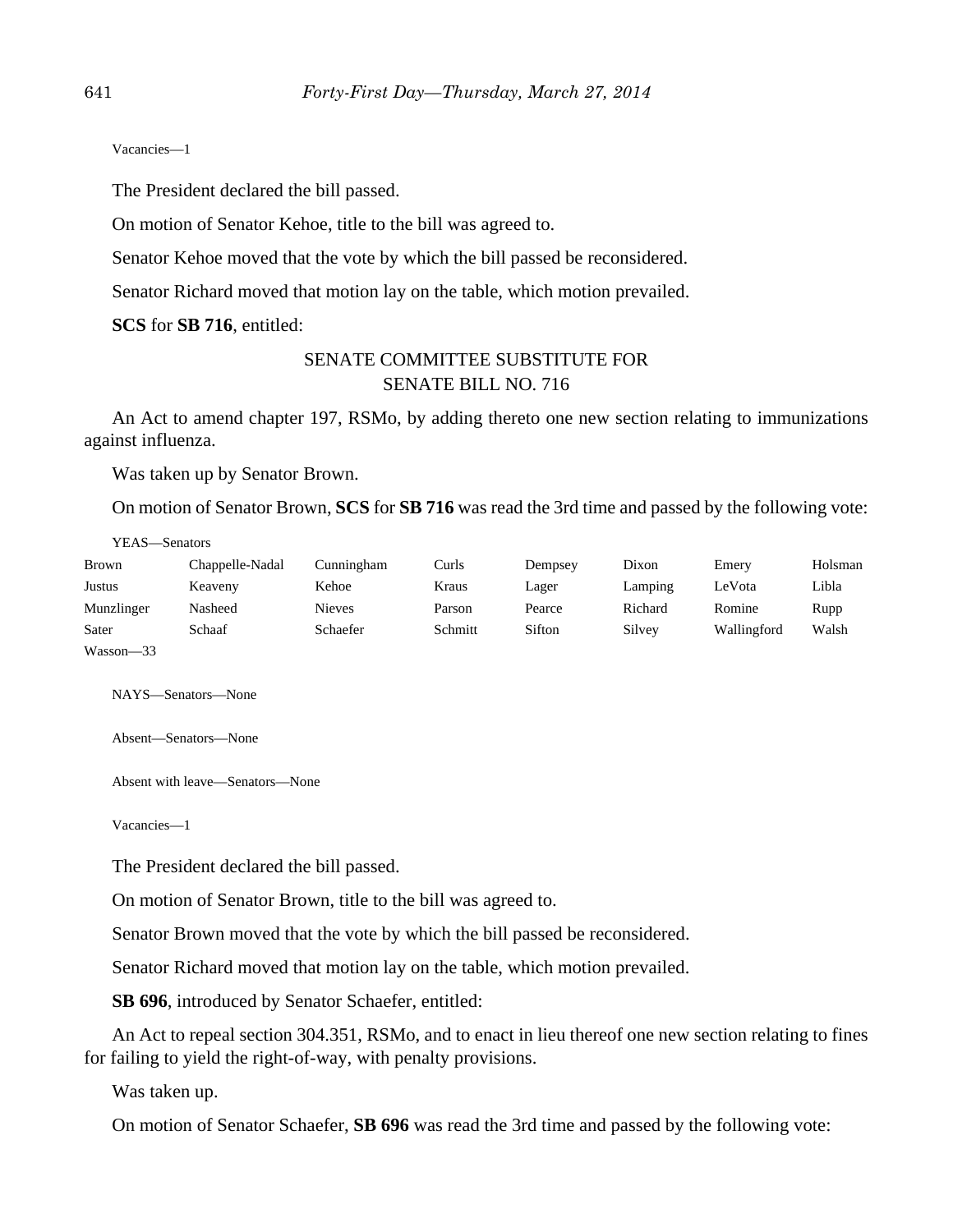#### YEAS—Senators

| Brown         | Chappelle-Nadal | Cunningham    | Curls   | Dempsey | Dixon   | Emery       | Holsman |
|---------------|-----------------|---------------|---------|---------|---------|-------------|---------|
| Justus        | Keaveny         | Kehoe         | Kraus   | Lager   | Lamping | LeVota      | Libla   |
| Munzlinger    | Nasheed         | <b>Nieves</b> | Parson  | Pearce  | Richard | Romine      | Rupp    |
| Sater         | Schaaf          | Schaefer      | Schmitt | Sifton  | Silvey  | Wallingford | Walsh   |
| $Wasson - 33$ |                 |               |         |         |         |             |         |

NAYS—Senators—None

Absent—Senators—None

Absent with leave—Senators—None

Vacancies—1

The President declared the bill passed.

On motion of Senator Schaefer, title to the bill was agreed to.

Senator Schaefer moved that the vote by which the bill passed be reconsidered.

Senator Richard moved that motion lay on the table, which motion prevailed.

**SB 662**, introduced by Senator Kraus, entitled:

An Act to repeal section 144.021, RSMo, and to enact in lieu thereof one new section relating to notice of sales tax modifications.

Was taken up.

On motion of Senator Kraus, **SB 662** was read the 3rd time and passed by the following vote:

| YEAS—Senators |                 |               |         |         |         |             |         |
|---------------|-----------------|---------------|---------|---------|---------|-------------|---------|
| <b>Brown</b>  | Chappelle-Nadal | Cunningham    | Curls   | Dempsey | Dixon   | Emery       | Holsman |
| Justus        | Keaveny         | Kehoe         | Kraus   | Lager   | Lamping | LeVota      | Libla   |
| Munzlinger    | Nasheed         | <b>Nieves</b> | Parson  | Pearce  | Richard | Romine      | Rupp    |
| Sater         | Schaaf          | Schaefer      | Schmitt | Sifton  | Silvey  | Wallingford | Walsh   |
| $Wasson - 33$ |                 |               |         |         |         |             |         |

NAYS—Senators—None

Absent—Senators—None

Absent with leave—Senators—None

Vacancies—1

The President declared the bill passed.

On motion of Senator Kraus, title to the bill was agreed to.

Senator Kraus moved that the vote by which the bill passed be reconsidered.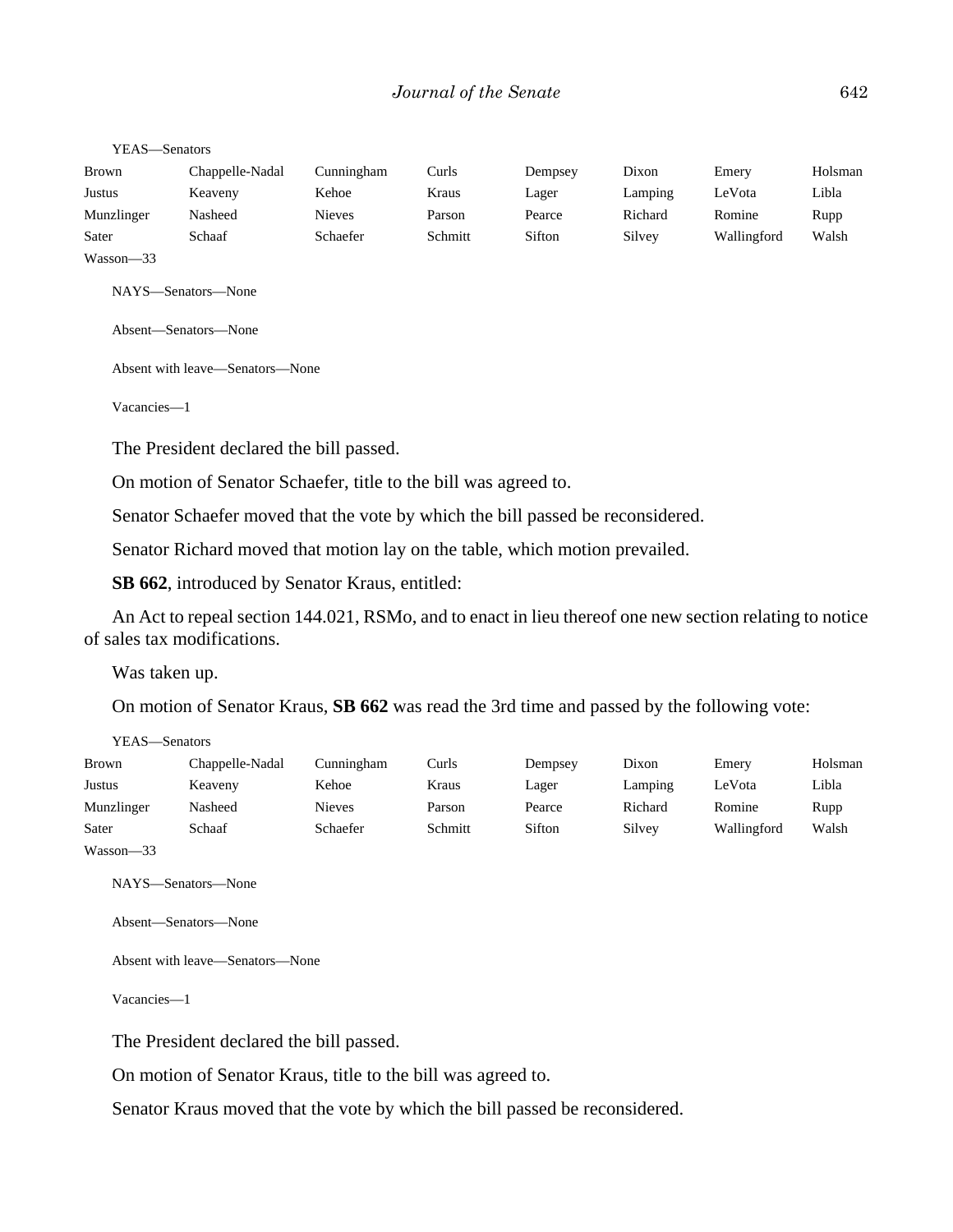Senator Richard moved that motion lay on the table, which motion prevailed.

**SB 607**, introduced by Senator Dixon, entitled:

An Act to repeal section 94.579, RSMo, and to enact in lieu thereof one new section relating to a sales tax for public safety.

Was taken up.

On motion of Senator Dixon, **SB 607** was read the 3rd time and passed by the following vote:

YEAS—Senators

| <b>Brown</b> | Chappelle-Nadal | Cunningham    | Curls   | Dempsey | Dixon   | Emery       | Holsman |
|--------------|-----------------|---------------|---------|---------|---------|-------------|---------|
| Justus       | Keaveny         | Kehoe         | Kraus   | Lager   | Lamping | LeVota      | Libla   |
| Munzlinger   | Nasheed         | <b>Nieves</b> | Parson  | Pearce  | Richard | Romine      | Rupp    |
| Sater        | Schaaf          | Schaefer      | Schmitt | Sifton  | Silvey  | Wallingford | Walsh   |
| Wasson-33    |                 |               |         |         |         |             |         |

NAYS—Senators—None

Absent—Senators—None

Absent with leave—Senators—None

Vacancies—1

The President declared the bill passed.

On motion of Senator Dixon, title to the bill was agreed to.

Senator Dixon moved that the vote by which the bill passed be reconsidered.

Senator Richard moved that motion lay on the table, which motion prevailed.

**SCS** for **SB 564**, entitled:

# SENATE COMMITTEE SUBSTITUTE FOR SENATE BILL NO. 564

An Act to amend chapter 198, RSMo, by adding thereto one new section relating to long-term care facilities.

Was taken up by Senator Chappelle-Nadal.

On motion of Senator Chappelle-Nadal, **SCS** for **SB 564** was read the 3rd time and passed by the following vote:

| YEAS—Senators |                 |            |        |         |             |         |            |  |  |
|---------------|-----------------|------------|--------|---------|-------------|---------|------------|--|--|
| Brown         | Chappelle-Nadal | Cunningham | Curls  | Dempsey | Dixon       | Holsman | Justus     |  |  |
| Keaveny       | Kehoe           | Kraus      | Lager  | Lamping | LeVota      | Libla   | Munzlinger |  |  |
| Nasheed       | <b>Nieves</b>   | Parson     | Pearce | Richard | Romine      | Rupp    | Sater      |  |  |
| Schaaf        | Schaefer        | Schmitt    | Sifton | Silvey  | Wallingford | Walsh   | Wasson—32  |  |  |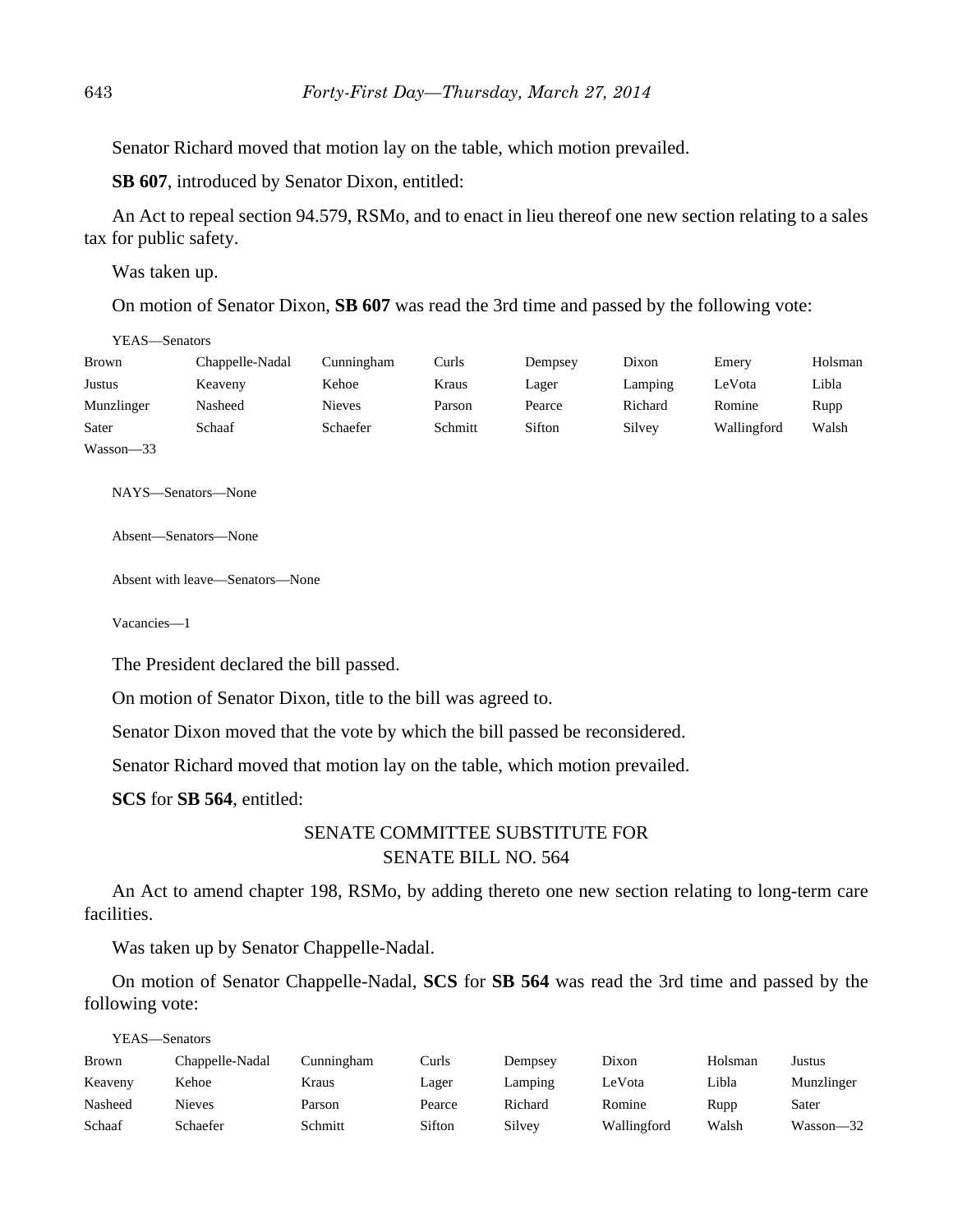NAYS—Senator Emery—1

Absent—Senators—None

Absent with leave—Senators—None

Vacancies—1

The President declared the bill passed.

On motion of Senator Chappelle-Nadal, title to the bill was agreed to.

Senator Chappelle-Nadal moved that the vote by which the bill passed be reconsidered.

Senator Richard moved that motion lay on the table, which motion prevailed.

**SB 601**, introduced by Senator Holsman, entitled:

An Act to repeal section 143.121, RSMo, and to enact in lieu thereof one new section relating to an income tax deduction for energy efficiency projects.

Was taken up.

On motion of Senator Holsman, **SB 601** was read the 3rd time and passed by the following vote:

```
YEAS—Senators
```

| Brown    | Cunningham    | Curls: | Dempsey | Dixon       | Emery  | Holsman       | Justus     |
|----------|---------------|--------|---------|-------------|--------|---------------|------------|
| Keaveny  | Kehoe         | Kraus  | Lager   | Lamping     | LeVota | Libla         | Munzlinger |
| Nasheed  | <b>Nieves</b> | Parson | Pearce  | Richard     | Romine | Sater         | Schaaf     |
| Schaefer | Schmitt       | Sifton | Silvey  | Wallingford | Walsh  | $Wasson - 31$ |            |

NAYS—Senator Chappelle-Nadal—1

Absent—Senator Rupp—1

Absent with leave—Senators—None

Vacancies—1

The President declared the bill passed.

On motion of Senator Holsman, title to the bill was agreed to.

Senator Holsman moved that the vote by which the bill passed be reconsidered.

Senator Richard moved that motion lay on the table, which motion prevailed.

Senator Kraus moved that **SB 656** be taken up for 3rd reading and final passage, which motion prevailed on a standing division vote.

**SB 656**, introduced by Senator Kraus, entitled: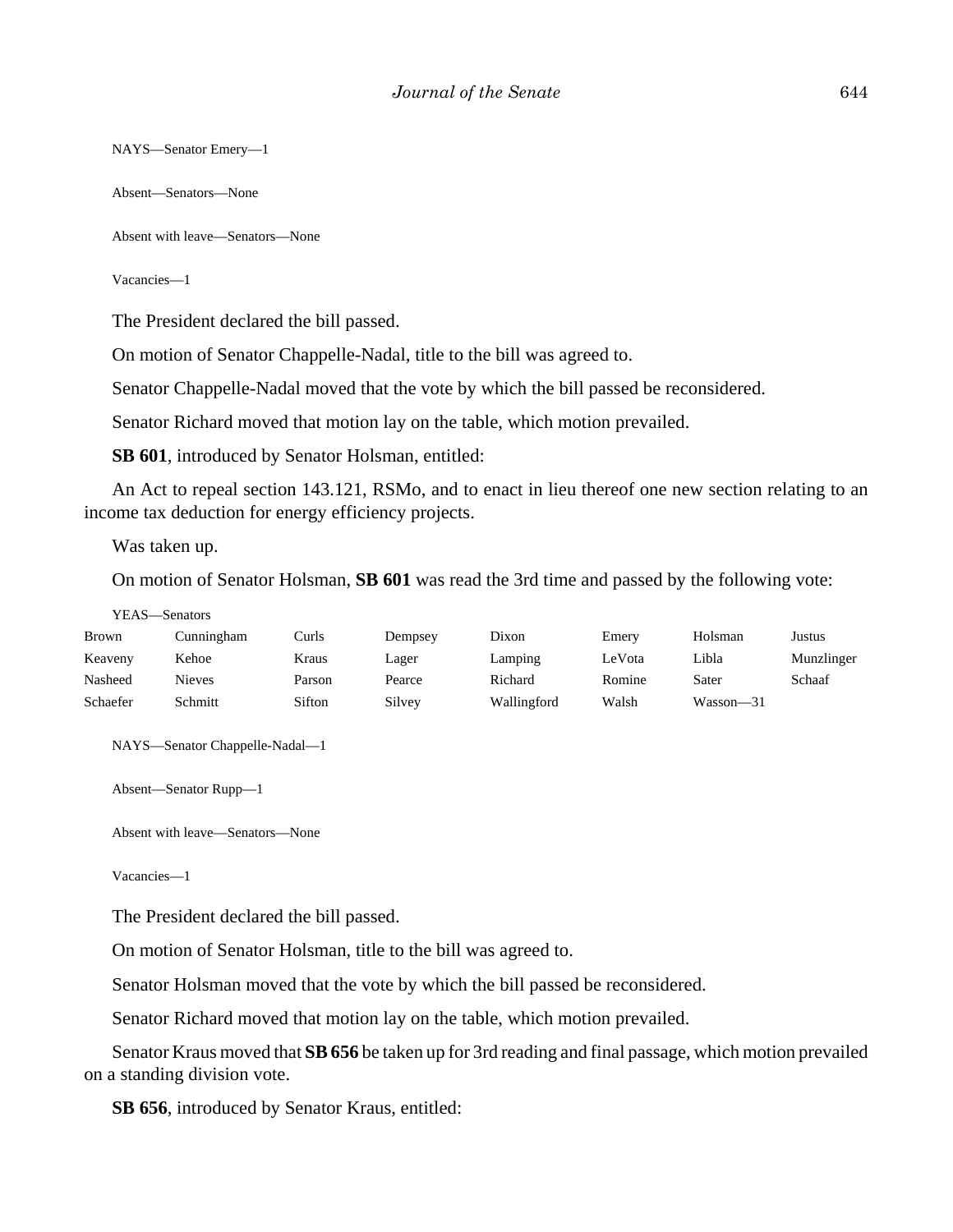An Act to repeal section 571.111, RSMo, and to enact in lieu thereof one new section relating to training requirements for a concealed carry permit, with existing penalty provisions.

Was taken up.

On motion of Senator Kraus, **SB 656** was read the 3rd time and passed by the following vote:

| YEAS-Senators                 |                                                                                                     |                       |               |         |            |               |                 |
|-------------------------------|-----------------------------------------------------------------------------------------------------|-----------------------|---------------|---------|------------|---------------|-----------------|
| <b>Brown</b>                  | Chappelle-Nadal                                                                                     | Cunningham            | Curls         | Dixon   | Emery      | Holsman       | Kehoe           |
| Kraus                         | Lager                                                                                               | Lamping               | LeVota        | Libla   | Munzlinger | <b>Nieves</b> | Parson          |
| Pearce                        | Richard                                                                                             | Romine                | Sater         | Schaaf  | Schaefer   | Schmitt       | Sifton          |
| Silvey                        | Wallingford                                                                                         | Walsh                 | Wasson-28     |         |            |               |                 |
|                               |                                                                                                     |                       |               |         |            |               |                 |
| NAYS-Senators                 |                                                                                                     |                       |               |         |            |               |                 |
| <b>Justus</b>                 | Keaveny                                                                                             | Nasheed-3             |               |         |            |               |                 |
|                               |                                                                                                     |                       |               |         |            |               |                 |
| Absent-Senators               |                                                                                                     |                       |               |         |            |               |                 |
| Dempsey                       | $Rupp-2$                                                                                            |                       |               |         |            |               |                 |
|                               | Absent with leave—Senators—None                                                                     |                       |               |         |            |               |                 |
|                               |                                                                                                     |                       |               |         |            |               |                 |
| Vacancies-1                   |                                                                                                     |                       |               |         |            |               |                 |
|                               |                                                                                                     |                       |               |         |            |               |                 |
|                               | The President declared the bill passed.                                                             |                       |               |         |            |               |                 |
|                               | On motion of Senator Kraus, title to the bill was agreed to.                                        |                       |               |         |            |               |                 |
|                               |                                                                                                     |                       |               |         |            |               |                 |
|                               | Senator Kraus moved that the vote by which the bill passed be reconsidered.                         |                       |               |         |            |               |                 |
|                               | Senator Richard moved that motion lay on the table, which motion prevailed.                         |                       |               |         |            |               |                 |
|                               | Senator Lager assumed the Chair.                                                                    |                       |               |         |            |               |                 |
|                               | <b>SB 660</b> , introduced by Senator Wallingford, entitled:                                        |                       |               |         |            |               |                 |
|                               |                                                                                                     |                       |               |         |            |               |                 |
| family planning.              | An Act to amend chapter 197, RSMo, by adding thereto one new section relating to public funding for |                       |               |         |            |               |                 |
| Was taken up.                 |                                                                                                     |                       |               |         |            |               |                 |
|                               | On motion of Senator Wallingford, SB 660 was read the 3rd time and passed by the following vote:    |                       |               |         |            |               |                 |
|                               |                                                                                                     |                       |               |         |            |               |                 |
| YEAS-Senators<br><b>Brown</b> |                                                                                                     |                       | Dixon         | Emery   | Kehoe      | Kraus         |                 |
| Lamping                       | Cunningham<br>Libla                                                                                 | Dempsey<br>Munzlinger | <b>Nieves</b> | Parson  | Pearce     | Richard       | Lager<br>Romine |
| Sater                         | Schaaf                                                                                              | Schaefer              | Schmitt       | Sifton  | Silvey     | Wallingford   | Wasson-24       |
|                               |                                                                                                     |                       |               |         |            |               |                 |
| NAYS-Senators                 |                                                                                                     |                       |               |         |            |               |                 |
| Chappelle-Nadal               | Curls                                                                                               | Holsman               | <b>Justus</b> | Keaveny | LeVota     | Walsh—7       |                 |

Absent—Senators Nasheed Rupp—2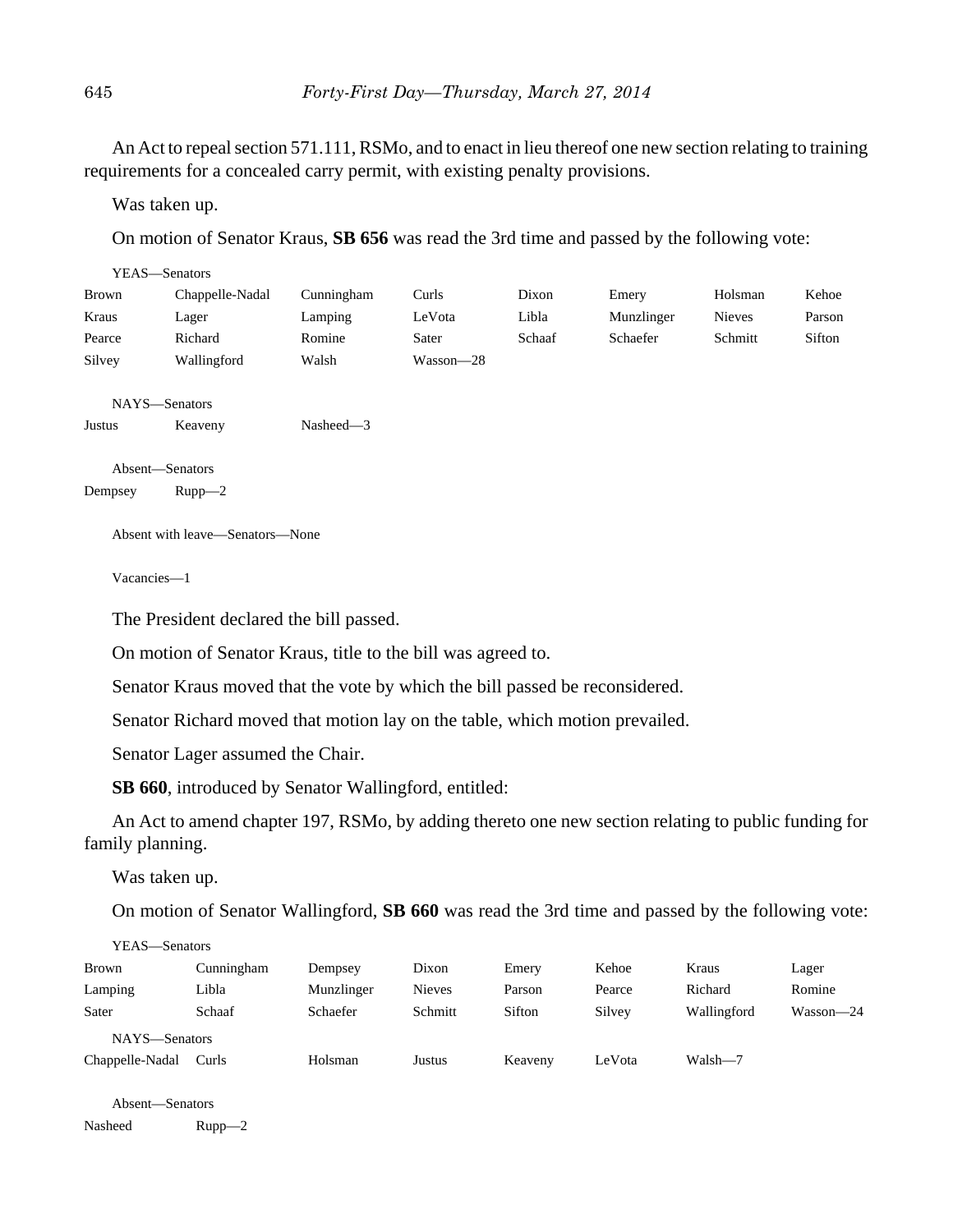Absent with leave—Senators—None

Vacancies—1

The President declared the bill passed.

On motion of Senator Wallingford, title to the bill was agreed to.

Senator Wallingford moved that the vote by which the bill passed be reconsidered.

Senator Richard moved that motion lay on the table, which motion prevailed.

**SB 699**, introduced by Senator Pearce, entitled:

An Act to repeal sections 173.030 and 174.450, RSMo, and to enact in lieu thereof two new sections relating to state authorization of reciprocity agreements for distance education.

Was taken up.

On motion of Senator Pearce, **SB 699** was read the 3rd time and passed by the following vote:

YEAS—Senators

| Brown      | Chappelle-Nadal | Cunningham | Curls  | Dempsey | Dixon       | Emery  | Holsman   |
|------------|-----------------|------------|--------|---------|-------------|--------|-----------|
| Justus     | Keaveny         | Kehoe      | Kraus  | Lager   | Lamping     | LeVota | Libla     |
| Munzlinger | Nasheed         | Nieves     | Parson | Pearce  | Richard     | Romine | Sater     |
| Schaaf     | Schaefer        | Schmitt    | Sifton | Silvey  | Wallingford | Walsh  | Wasson-32 |

NAYS—Senators—None

Absent—Senator Rupp—1

Absent with leave—Senators—None

Vacancies—1

The President declared the bill passed.

On motion of Senator Pearce, title to the bill was agreed to.

Senator Pearce moved that the vote by which the bill passed be reconsidered.

Senator Richard moved that motion lay on the table, which motion prevailed.

**SB 719**, introduced by Senator Kehoe, entitled:

An Act to repeal sections 105.454 and 171.181, RSMo, and to enact in lieu thereof two new sections relating to school purchases, with existing penalty provisions.

Was taken up.

On motion of Senator Kehoe, **SB 719** was read the 3rd time and passed by the following vote:

YEAS—Senators

| Brown | Chappelle-Nadal<br>. | Cunningham | Curls | Dempsey | <b>Dixon</b> | Emerv | Holsman |
|-------|----------------------|------------|-------|---------|--------------|-------|---------|
|-------|----------------------|------------|-------|---------|--------------|-------|---------|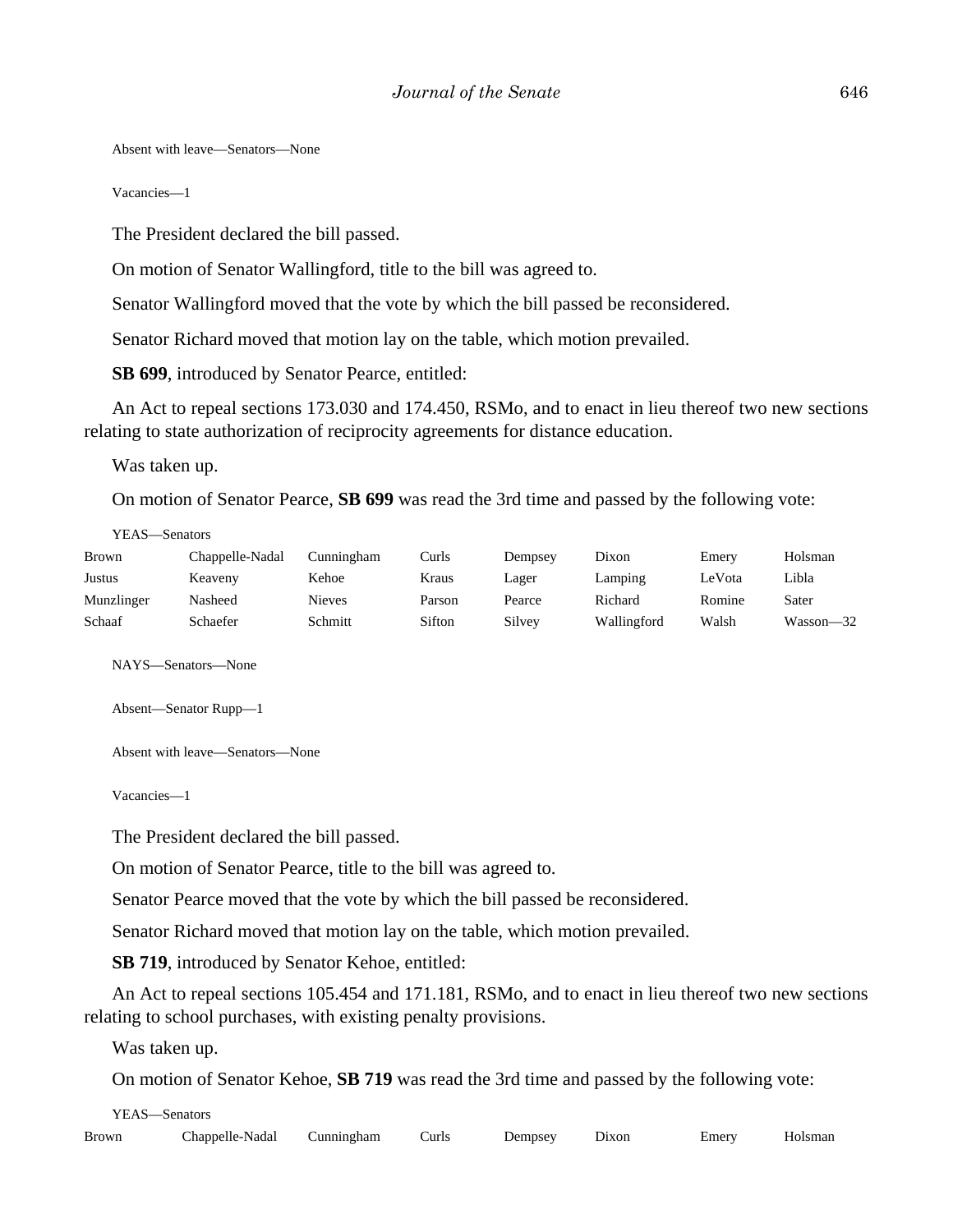| Keaveny | Kehoe         | Kraus   | Lager  | Lamping | LeVota      | Libla | Munzlinger |
|---------|---------------|---------|--------|---------|-------------|-------|------------|
| Nasheed | <b>Nieves</b> | Parson  | Pearce | Richard | Romine      | Rupp  | Sater      |
| Schaaf  | Schaefer      | Schmitt | Sifton | Silvey  | Wallingford | Walsh | Wasson-32  |

NAYS—Senators—None

Absent—Senator Justus—1

Absent with leave—Senators—None

Vacancies—1

The President declared the bill passed.

On motion of Senator Kehoe, title to the bill was agreed to.

Senator Kehoe moved that the vote by which the bill passed be reconsidered.

Senator Richard moved that motion lay on the table, which motion prevailed.

**SS** for **SCS** for **SB 767**, entitled:

# SENATE SUBSTITUTE FOR SENATE COMMITTEE SUBSTITUTE FOR SENATE BILL NO. 767

An Act to amend chapter 44, RSMo, by adding thereto one new section relating to the creation of a voluntary registry of persons with health-related ailments to assist individuals in case of a disaster or emergency.

Was taken up by Senator Schmitt.

On motion of Senator Schmitt, **SS** for **SCS** for **SB 767** was read the 3rd time and passed by the following vote:

YEAS—Senators

| Brown   | Chappelle-Nadal | Cunningham | Curls  | Dempsey | Dixon       | Emery | Holsman    |
|---------|-----------------|------------|--------|---------|-------------|-------|------------|
| Keaveny | Kehoe           | Kraus      | Lager  | Lamping | ∟eVota      | Libla | Munzlinger |
| Nasheed | <b>Nieves</b>   | Parson     | Pearce | Richard | Romine      | Rupp  | Sater      |
| Schaaf  | Schaefer        | Schmitt    | Sifton | Silvey  | Wallingford | Walsh | Wasson—32  |

NAYS—Senators—None

Absent—Senator Justus—1

Absent with leave—Senators—None

Vacancies—1

The President declared the bill passed.

On motion of Senator Schmitt, title to the bill was agreed to.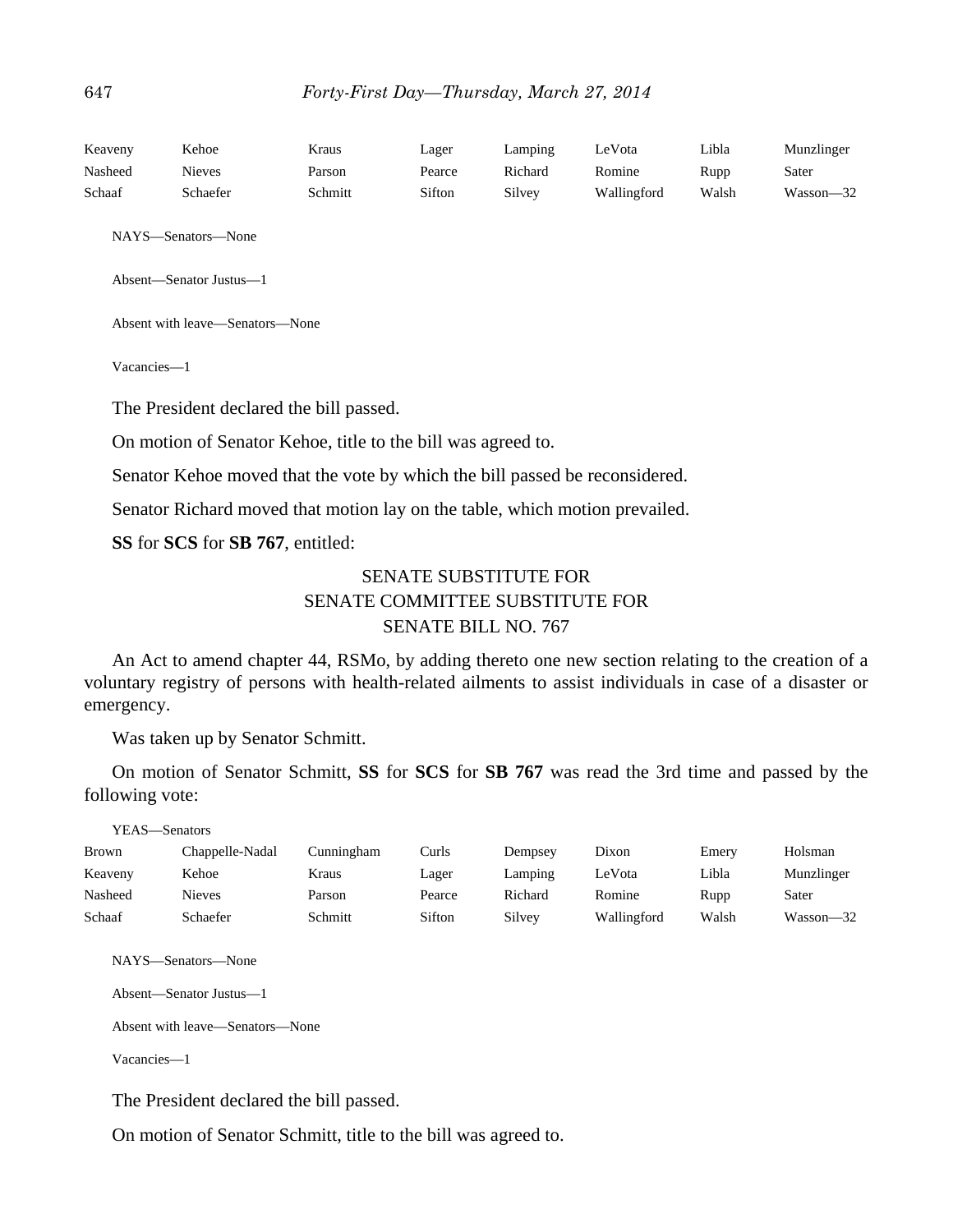Senator Schmitt moved that the vote by which the bill passed be reconsidered.

Senator Schaefer moved that motion lay on the table, which motion prevailed.

**SB 907**, introduced by Senator Richard, entitled:

An Act to repeal section 165.011, RSMo, and to enact in lieu thereof one new section relating to safetyrelated capital projects for schools.

Was called from the Consent Calendar and taken up.

On motion of Senator Richard, **SB 907** was read the 3rd time and passed by the following vote:

| YEAS—Senators |                 |            |        |         |             |         |            |
|---------------|-----------------|------------|--------|---------|-------------|---------|------------|
| <b>Brown</b>  | Chappelle-Nadal | Cunningham | Curls  | Dempsey | Dixon       | Holsman | Justus     |
| Keaveny       | Kehoe           | Kraus      | Lager  | Lamping | LeVota      | Libla   | Munzlinger |
| Nasheed       | <b>Nieves</b>   | Parson     | Pearce | Richard | Romine      | Rupp    | Sater      |
| Schaaf        | Schaefer        | Schmitt    | Sifton | Silvey  | Wallingford | Walsh   | Wasson-32  |

NAYS—Senator Emery—1

Absent—Senators—None

Absent with leave—Senators—None

Vacancies—1

 $\overline{y}$ 

The President declared the bill passed.

On motion of Senator Richard, title to the bill was agreed to.

Senator Richard moved that the vote by which the bill passed be reconsidered.

Senator Dempsey moved that motion lay on the table, which motion prevailed.

**SB 808**, with **SCS**, introduced by Senator Wasson, entitled:

An Act to repeal section 337.643, RSMo, and to enact in lieu thereof one new section relating to master social work practice.

Was called from the Consent Calendar and taken up.

**SCS** for **SB 808**, entitled:

# SENATE COMMITTEE SUBSTITUTE FOR SENATE BILL NO. 808

An Act to repeal sections 337.615, 337.643, and 337.645, RSMo, and to enact in lieu thereof three new sections relating to social work practice.

Was taken up.

Senator Wasson moved that **SCS** for **SB 808** be adopted, which motion prevailed.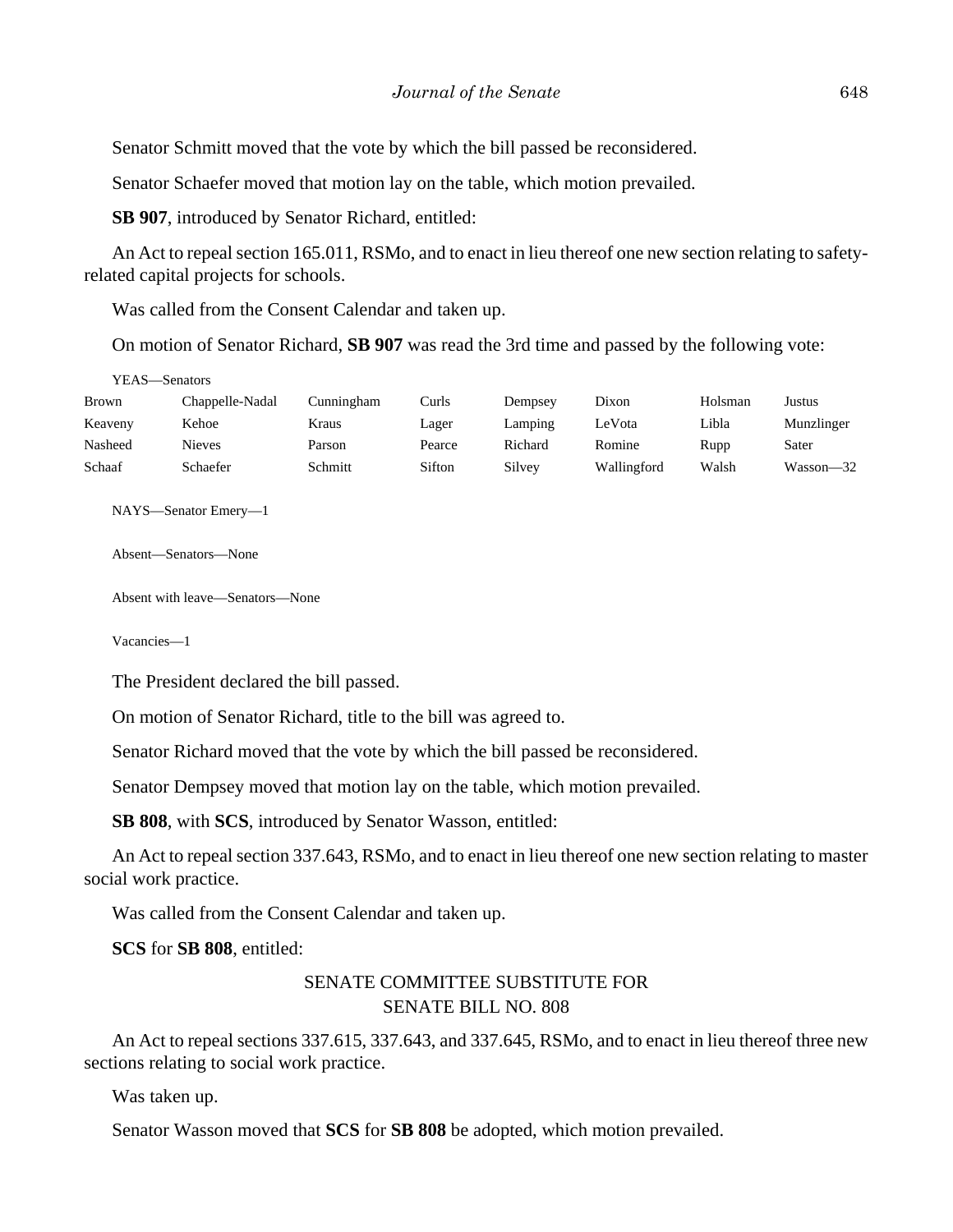On motion of Senator Wasson, **SCS** for **SB 808** was read the 3rd time and passed by the following vote:

| YEAS—Senators |                 |               |         |         |         |             |         |
|---------------|-----------------|---------------|---------|---------|---------|-------------|---------|
| Brown         | Chappelle-Nadal | Cunningham    | Curls   | Dempsey | Dixon   | Emery       | Holsman |
| Justus        | Keaveny         | Kehoe         | Kraus   | Lager   | Lamping | LeVota      | Libla   |
| Munzlinger    | Nasheed         | <b>Nieves</b> | Parson  | Pearce  | Richard | Romine      | Rupp    |
| Sater         | Schaaf          | Schaefer      | Schmitt | Sifton  | Silvey  | Wallingford | Walsh   |
| $Wasson-33$   |                 |               |         |         |         |             |         |

NAYS—Senators—None

Absent—Senators—None

Absent with leave—Senators—None

Vacancies—1

The President declared the bill passed.

On motion of Senator Wasson, title to the bill was agreed to.

Senator Wasson moved that the vote by which the bill passed be reconsidered.

Senator Richard moved that motion lay on the table, which motion prevailed.

**SB 874**, introduced by Senator Wasson, entitled:

An Act to repeal sections 354.465, 375.1250, 375.1252, 375.1255, 375.1257, 375.1260, 375.1262, 375.1265, 375.1267, 375.1269, 375.1270, 375.1272, and 375.1275, RSMo, and to enact in lieu thereof thirteen new sections relating to life and health insurance risk based capital.

Was taken up.

On motion of Senator Wasson, **SB 874** was read the 3rd time and passed by the following vote:

| YEAS—Senators            |                 |            |         |         |         |             |         |
|--------------------------|-----------------|------------|---------|---------|---------|-------------|---------|
| <b>Brown</b>             | Chappelle-Nadal | Cunningham | Curls   | Dempsey | Dixon   | Emery       | Holsman |
| Justus                   | Keaveny         | Kehoe      | Kraus   | Lager   | Lamping | LeVota      | Libla   |
| Munzlinger               | Nasheed         | Nieves     | Parson  | Pearce  | Richard | Romine      | Rupp    |
| Sater                    | Schaaf          | Schaefer   | Schmitt | Sifton  | Silvey  | Wallingford | Walsh   |
| $- - -$<br>$\sim$ $\sim$ |                 |            |         |         |         |             |         |

Wasson—33

NAYS—Senators—None

Absent—Senators—None

Absent with leave—Senators—None

Vacancies—1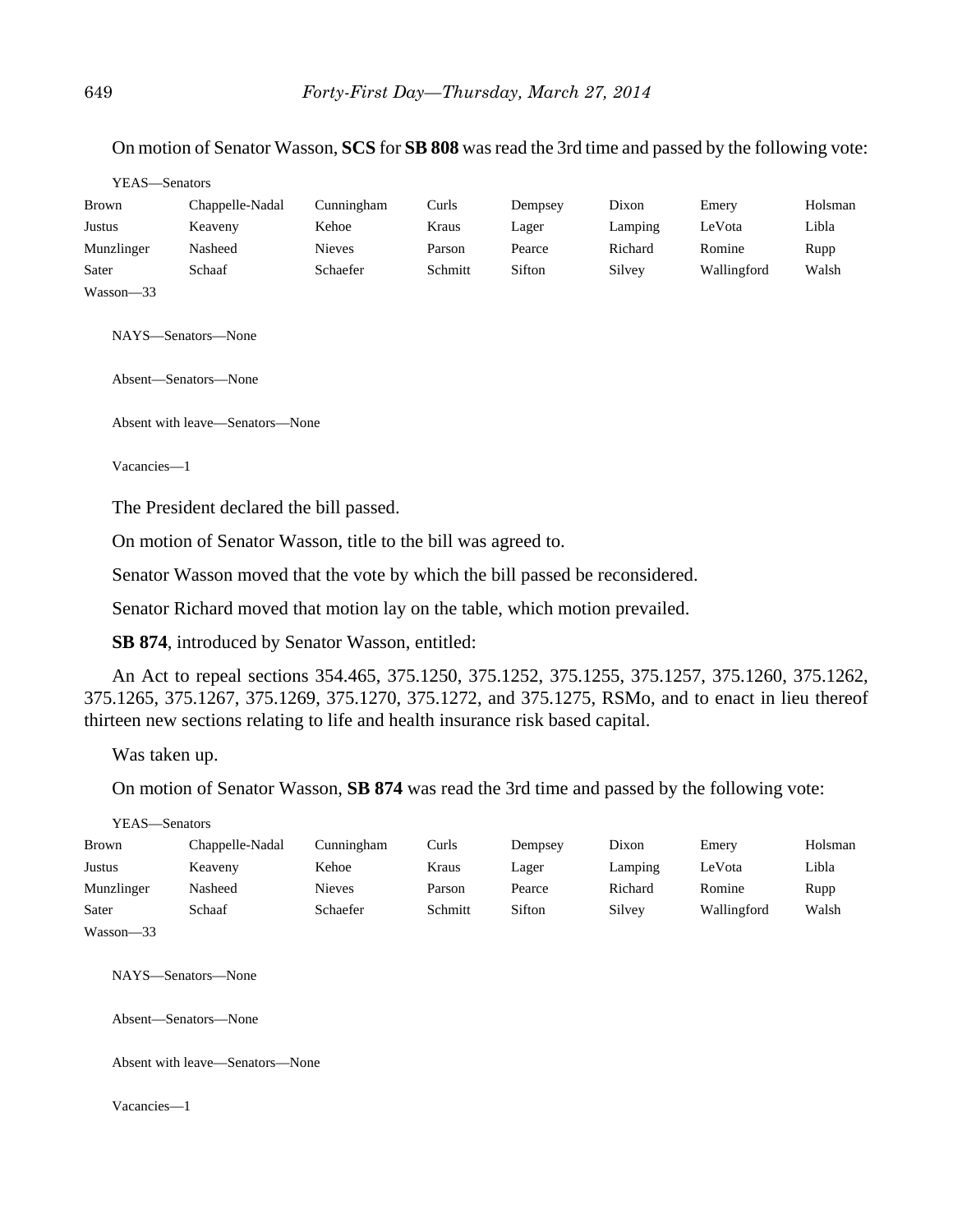The President declared the bill passed.

On motion of Senator Wasson, title to the bill was agreed to.

Senator Wasson moved that the vote by which the bill passed be reconsidered.

Senator Richard moved that motion lay on the table, which motion prevailed.

#### **MESSAGES FROM THE HOUSE**

The following messages were received from the House of Representatives through its Chief Clerk:

Mr. President: I am instructed by the House of Representatives to inform the Senate that the Speaker has appointed the following Conference Committee to act with a like committee from the Senate on **SCS** for **HB 2014**. Representatives: Stream, Flanigan, and Monticello.

Also,

Mr. President: I am instructed by the House of Representatives to inform the Senate that the House has taken up and passed **HB 1320**, entitled:

An Act to repeal sections 191.918 and 494.430, RSMo, and to enact in lieu thereof two new sections relating to breast-feeding.

In which the concurrence of the Senate is respectfully requested.

Read 1st time.

Also,

Mr. President: I am instructed by the House of Representatives to inform the Senate that the House has taken up and passed **HCS** for **HB 2001**, entitled:

An Act to appropriate money to the Board of Fund Commissioners for the cost of issuing and processing State Water Pollution Control Bonds, Stormwater Control Bonds, and Fourth State Building Bonds, as provided by law, to include payments from the Water Pollution Control Bond and Interest Fund, Stormwater Control Bond and Interest Fund, and Fourth State Building Bond and Interest Fund, and to transfer money among certain funds for the period beginning July 1, 2014 and ending June 30, 2015; provided that no funds of these sections shall be expended for the purpose of costs associated with the travel or staffing of the offices of the Governor, Lieutenant Governor, Secretary of State, State Auditor, State Treasurer, or Attorney General.

In which the concurrence of the Senate is respectfully requested.

Read 1st time.

Also,

Mr. President: I am instructed by the House of Representatives to inform the Senate that the House has taken up and passed **HCS** for **HB 2002**, entitled:

An Act to appropriate money for the expenses, grants, refunds, and distributions of the State Board of Education and the Department of Elementary and Secondary Education, and the several divisions and programs thereof to be expended only as provided in Article IV, Section 28 of the Constitution of Missouri,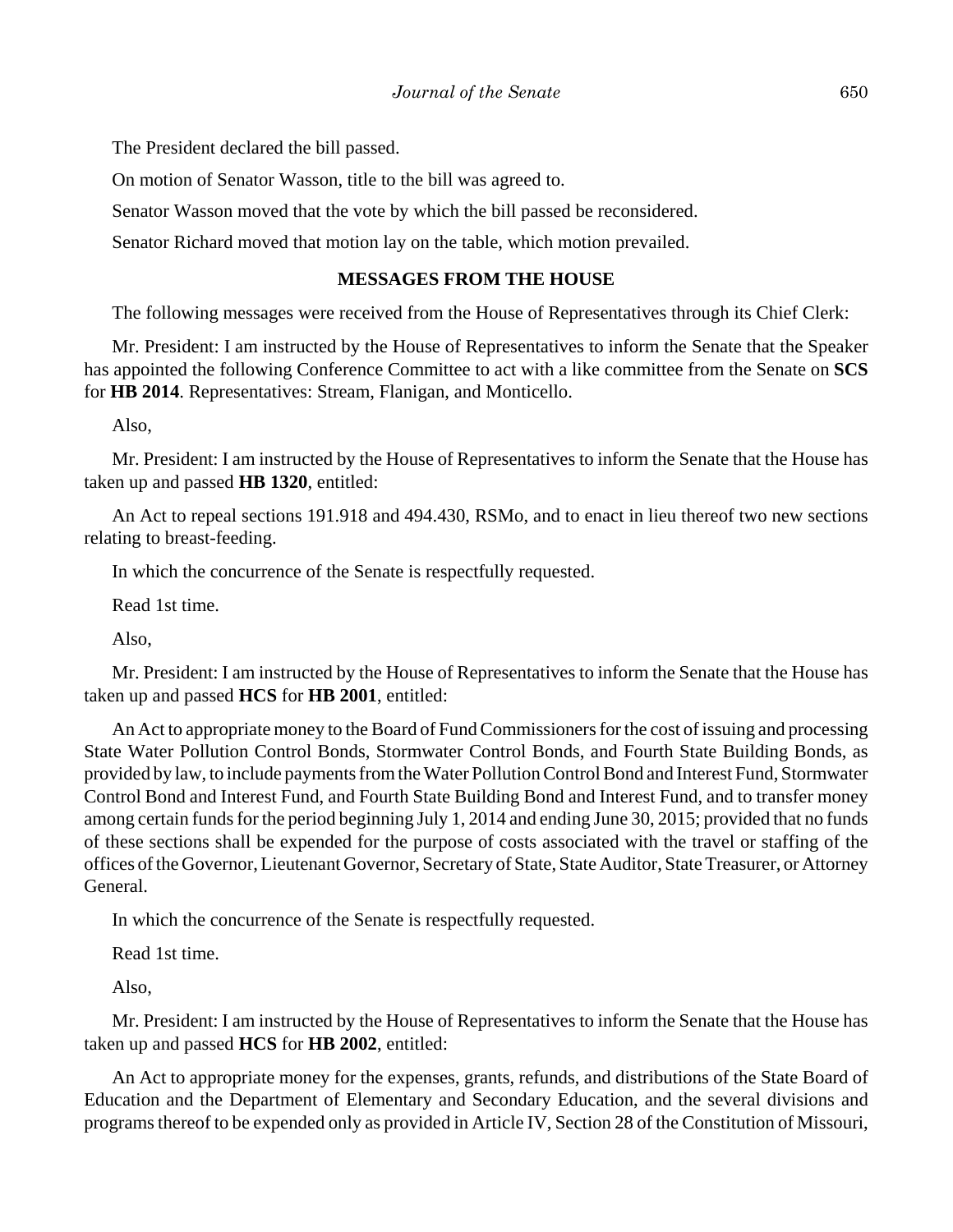and to transfer money among certain funds for the period beginning July 1, 2014 and ending June 30, 2015; provided that no funds from these sections shall be expended for the purpose of costs associated with the offices of the Governor, Lieutenant Governor, Secretary of State, State Auditor, State Treasurer, or Attorney General, and further provided that the Department of Elementary and Secondary Education shall employ no more than 808.34 full-time equivalent employees (FTE) from the General Revenue Fund, 850.67 FTE from federal funds, and 16.83 FTE from all other funds.

In which the concurrence of the Senate is respectfully requested.

Read 1st time.

Also,

Mr. President: I am instructed by the House of Representatives to inform the Senate that the House has taken up and passed **HCS** for **HB 2003**, entitled:

An Act to appropriate money for the expenses, grants, refunds, and distributions of the Department of Higher Education, the several divisions, programs, and institutions of higher education included therein to be expended only as provided in Article IV, Section 28 of the Constitution of Missouri, and to transfer money among certain funds for the period beginning July 1, 2014 and ending June 30, 2015; provided that no funds from these sections shall be expended for the purpose of costs associated with the offices of the Governor, Lieutenant Governor, Secretary of State, State Auditor, State Treasurer, or Attorney General, and further provided that no funds shall be expended at public institutions of higher education that offer a tuition rate to an unlawfully present covered student pursuant to 173.110, RSMo, that is less than the tuition rate charged to citizens or nationals of the United States whose residence is not in Missouri, and further provided that the Department of Higher Education shall employ no more than 14.88 full-time equivalent employees (FTE) from the General Revenue Fund, 1.49 FTE from federal funds, and 64.02 FTE from all other funds.

In which the concurrence of the Senate is respectfully requested.

Read 1st time.

Also,

Mr. President: I am instructed by the House of Representatives to inform the Senate that the House has taken up and passed **HCS** for **HB 2004**, entitled:

An Act to appropriate money for the expenses, grants, refunds, and distributions of the Department of Revenue, the Department of Transportation, and the several divisions and programs thereof to be expended only as provided in Article IV, Section 28 of the Constitution of Missouri, and to transfer money among certain funds for the period beginning July 1, 2014 and ending June 30, 2015; provided that no funds from these sections shall be expended for the purpose of costs associated with the offices of the Governor, Lieutenant Governor, Secretary of State, State Auditor, State Treasurer, or Attorney General, and further provided that the Department of Revenue shall employ no more than 939.03 full-time equivalent employees (FTE) from the General Revenue Fund, 6.67 FTE from federal funds, and 416.58 FTE from all other funds, and further provided that the Department of Transportation shall employ no more than zero full-time equivalent employees (FTE) from the General Revenue Fund, 15.26 FTE from federal funds, and 5,582.08 FTE from all other funds.

In which the concurrence of the Senate is respectfully requested.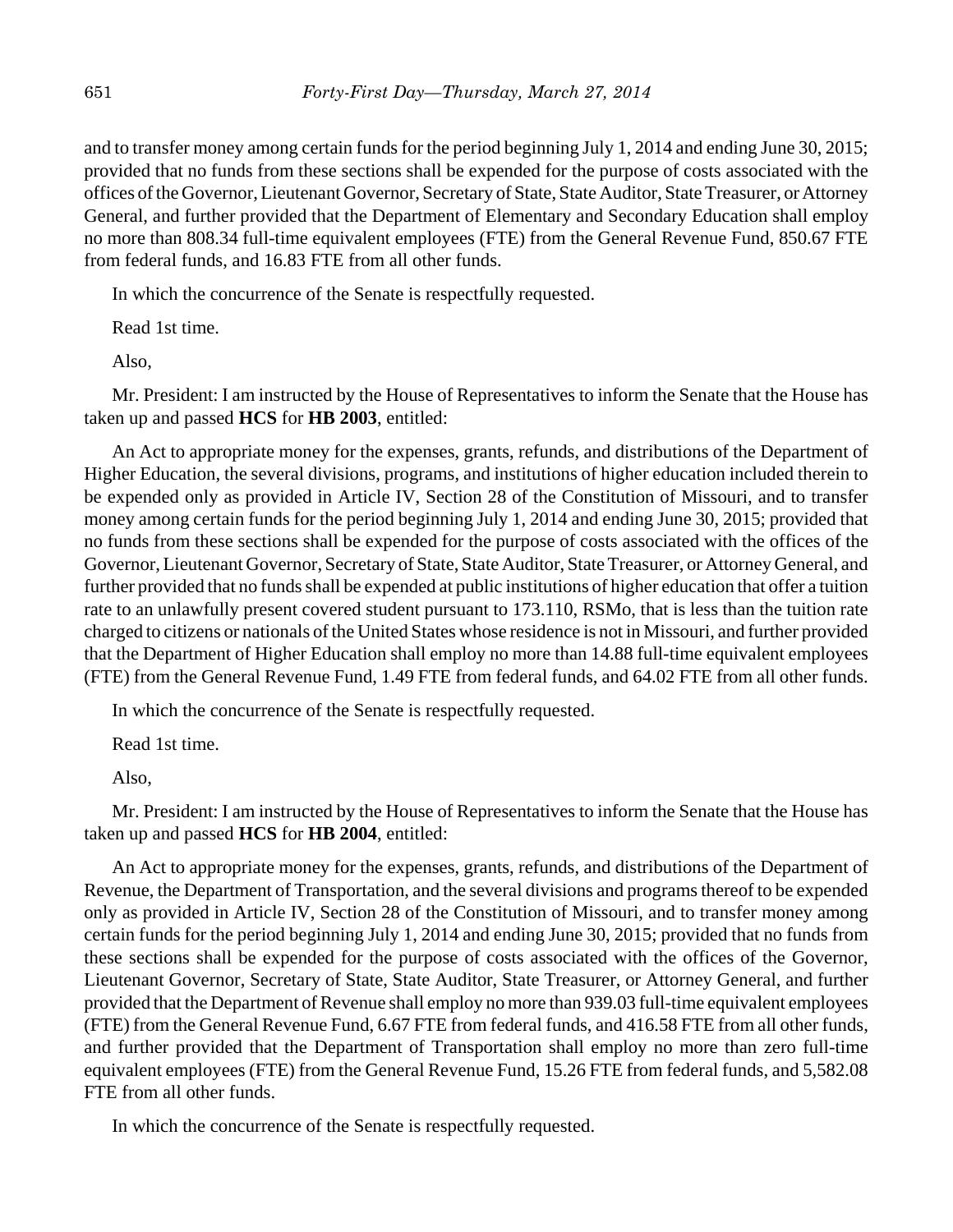Read 1st time.

Also,

Mr. President: I am instructed by the House of Representatives to inform the Senate that the House has taken up and passed **HCS** for **HB 2005**, entitled:

An Act to appropriate money for the expenses, grants, refunds, and distributions of the Office of Administration, the Department of Transportation, the Department of Conservation, the Department of Public Safety, the Chief Executive's Office, and the several divisions and programs thereof to be expended only as provided in Article IV, Section 28 of the Constitution of Missouri, and to transfer money among certain funds for the period beginning July 1, 2014 and ending June 30, 2015; provided that no funds from these sections shall be expended for the purpose of costs associated with the travel or staffing of the offices of the Governor, Lieutenant Governor, Secretary of State, State Auditor, State Treasurer, or Attorney General, and further provided that the Office of Administration shall employ no more than 652.76 full-time equivalent employees (FTE) from the General Revenue Fund, 332.50 FTE from federal funds, and 937.89 FTE from all other funds.

In which the concurrence of the Senate is respectfully requested.

Read 1st time.

Also,

Mr. President: I am instructed by the House of Representatives to inform the Senate that the House has taken up and passed **HCS** for **HB 2006**, entitled:

An Act to appropriate money for the expenses, grants, refunds, and distributions of the Department of Agriculture, Department of Natural Resources, Department of Conservation, and the several divisions and programs thereof and for the expenses, grants, refunds, distributions, and capital improvements projects involving the repair, replacement, and maintenance of state buildings and facilities of the Department of Natural Resources and the several divisions and programs thereof to be expended only as provided in Article IV, Section 28 of the Constitution of Missouri, and to transfer money among certain funds, for the period beginning July 1, 2014 and ending June 30, 2015; provided that no funds from these sections shall be expended for the purpose of costs associated with the offices of the Governor, Lieutenant Governor, Secretary of State, State Auditor, State Treasurer, or Attorney General, and further provided that the Department of Agriculture shall employ no more than 88.25 full-time equivalent employees (FTE) from the General Revenue Fund, 34.26 FTE from federal funds, and 298.74 FTE from all other funds, and further provided that the Department of Natural Resources shall employ no more than 134.84 full-time equivalent employees (FTE) from the General Revenue Fund, 388.35 FTE from federal funds, and 1,164.88 FTE from all other funds, and further provided that the Department of Conservation shall employ no full-time equivalent employees (FTE) from the General Revenue Fund or Federal Funds, and no more than 1,794.68 FTE from the Conservation Commission Fund.

In which the concurrence of the Senate is respectfully requested.

Read 1st time.

Also,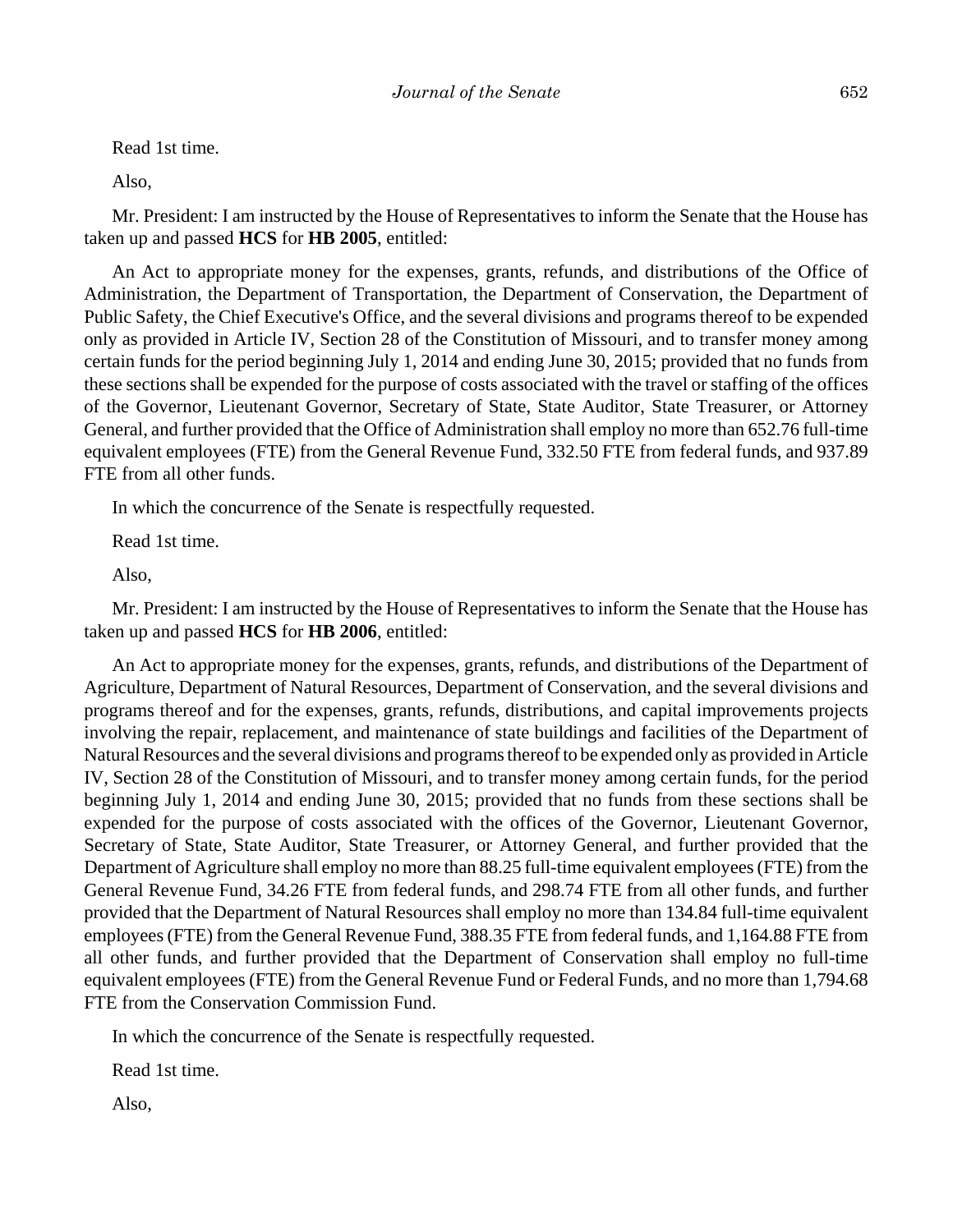Mr. President: I am instructed by the House of Representatives to inform the Senate that the House has taken up and passed **HCS** for **HB 2007**, entitled:

An Act to appropriate money for the expenses, grants, refunds, and distributions of the Department of Economic Development, Department of Insurance, Financial Institutions and Professional Registration, Department of Labor and Industrial Relations and the several divisions and programs thereof to be expended only as provided in Article IV, Section 28 of the Constitution of Missouri, and to transfer money among certain funds for the period beginning July 1, 2014 and ending June 30, 2015; provided that no funds from these sections shall be expended for the purpose of costs associated with the offices of the Governor, Lieutenant Governor, Secretary of State, State Auditor, State Treasurer, or Attorney General, and further provided that the Department of Economic Development shall employ no more than 72.66 full-time equivalent employees (FTE) from the General Revenue Fund, 571.04 FTE from federal funds, and 296.55 FTE from all other funds, and further provided that the Department of Insurance, Financial Institutions and Professional Registration shall employ no more than zero full-time equivalent employees (FTE) from the General Revenue Fund, 20.79 FTE from federal funds, and 559.68 FTE from all other funds, and further provided that the Department of Labor and Industrial Relations shall employ no more than 28.62 full-time equivalent employees (FTE) from the General Revenue Fund, 596.85 FTE from federal funds, and 192.33 FTE from all other funds.

In which the concurrence of the Senate is respectfully requested.

Read 1st time.

Also,

Mr. President: I am instructed by the House of Representatives to inform the Senate that the House has taken up and passed **HCS** for **HB 2008**, entitled:

An Act to appropriate money for the expenses, grants, refunds, and distributions of the Department of Public Safety and the several divisions and programs thereof to be expended only as provided in Article IV, Section 28 of the Constitution of Missouri, and to transfer money among certain funds for the period beginning July 1, 2014 and ending June 30, 2015; provided that the Department of Public Safety shall employ no more than 475.02 full-time equivalent employees (FTE) from the General Revenue Fund, 434.44 FTE from federal funds, and 4,071.92 FTE from all other funds.

In which the concurrence of the Senate is respectfully requested.

Read 1st time.

Also,

Mr. President: I am instructed by the House of Representatives to inform the Senate that the House has taken up and passed **HCS** for **HB 2009**, entitled:

An Act to appropriate money for the expenses, grants, refunds, and distributions of the Department of Corrections and the several divisions and programs thereof to be expended only as provided in Article IV, Section 28 of the Constitution of Missouri, for the period beginning July 1, 2014 and ending June 30, 2015; provided that no funds from these sections shall be expended for the purpose of costs associated with the offices of the Governor, Lieutenant Governor, Secretary of State, State Auditor, State Treasurer, or Attorney General, and further provided that the Department of Corrections shall employ no more than 10,852.83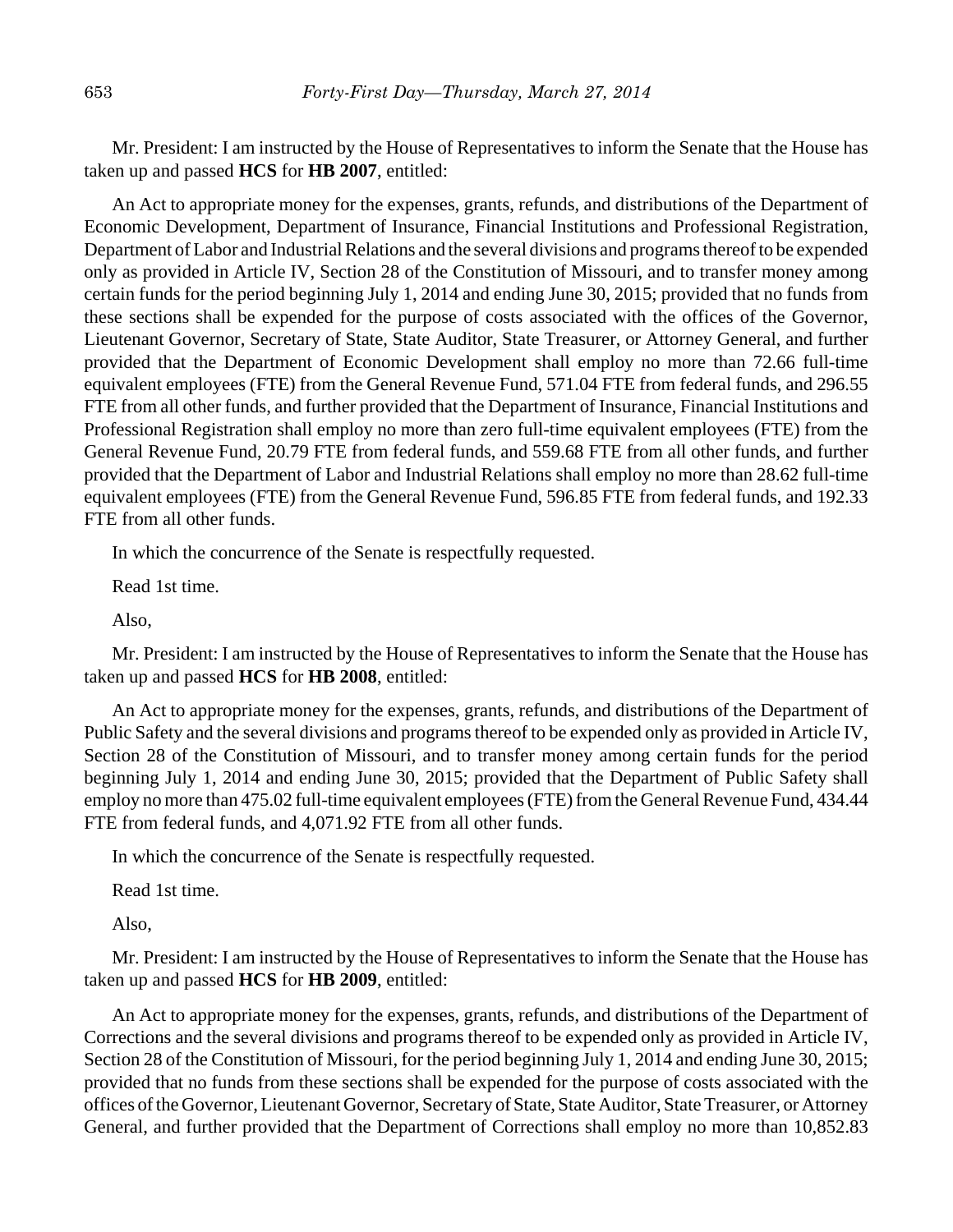full-time equivalent employees (FTE) from the General Revenue Fund, 44.06 FTE from federal funds, and 250.87 FTE from all other funds.

In which the concurrence of the Senate is respectfully requested.

Read 1st time.

Also,

Mr. President: I am instructed by the House of Representatives to inform the Senate that the House has taken up and passed **HCS** for **HB 2010**, entitled:

An Act to appropriate money for the expenses, grants, refunds, and distributions of the Department of Mental Health, the Department of Health and Senior Services, and the several divisions and programs thereof, and the Missouri Health Facilities Review Committee to be expended only as provided in Article IV, Section 28 of the Constitution of Missouri, and to transfer money among certain funds for the period beginning July 1, 2014 and ending June 30, 2015; provided that no funds from these sections shall be expended for the purpose of costs associated with the offices of the Governor, Lieutenant Governor, Secretary of State, State Auditor, State Treasurer, or Attorney General, and further provided that the Department of Mental Health shall employ no more than 4,878.20 full-time equivalent employees (FTE) from the General Revenue Fund, 2,414.03 FTE from federal funds, and 85.21 FTE from all other funds, and further provided that the Department of Health and Senior Services shall employ no more than 654.09 full-time equivalent employees (FTE) from the General Revenue Fund, 972.13 FTE from federal funds, and 125.25 FTE from all other funds.

In which the concurrence of the Senate is respectfully requested.

Read 1st time.

President Pro Tem Dempsey assumed the Chair.

### **REPORTS OF STANDING COMMITTEES**

Senator Rupp, Chairman of the Committee on Small Business, Insurance and Industry, submitted the following report:

Mr. President: Your Committee on Small Business, Insurance and Industry, to which was referred **SB 846**, begs leave to report that it has considered the same and recommends that the bill do pass.

Senator Pearce, Chairman of the Committee on Education, submitted the following report:

Mr. President: Your Committee on Education, to which was referred **SB 628**, begs leave to report that it has considered the same and recommends that the bill do pass.

Senator Schmitt, Chairman of the Committee on Jobs, Economic Development and Local Government, submitted the following reports:

Mr. President: Your Committee on Jobs, Economic Development and Local Government, to which was referred **SB 812**, begs leave to report that it has considered the same and recommends that the bill do pass.

Also,

Mr. President: Your Committee on Jobs, Economic Development and Local Government, to which was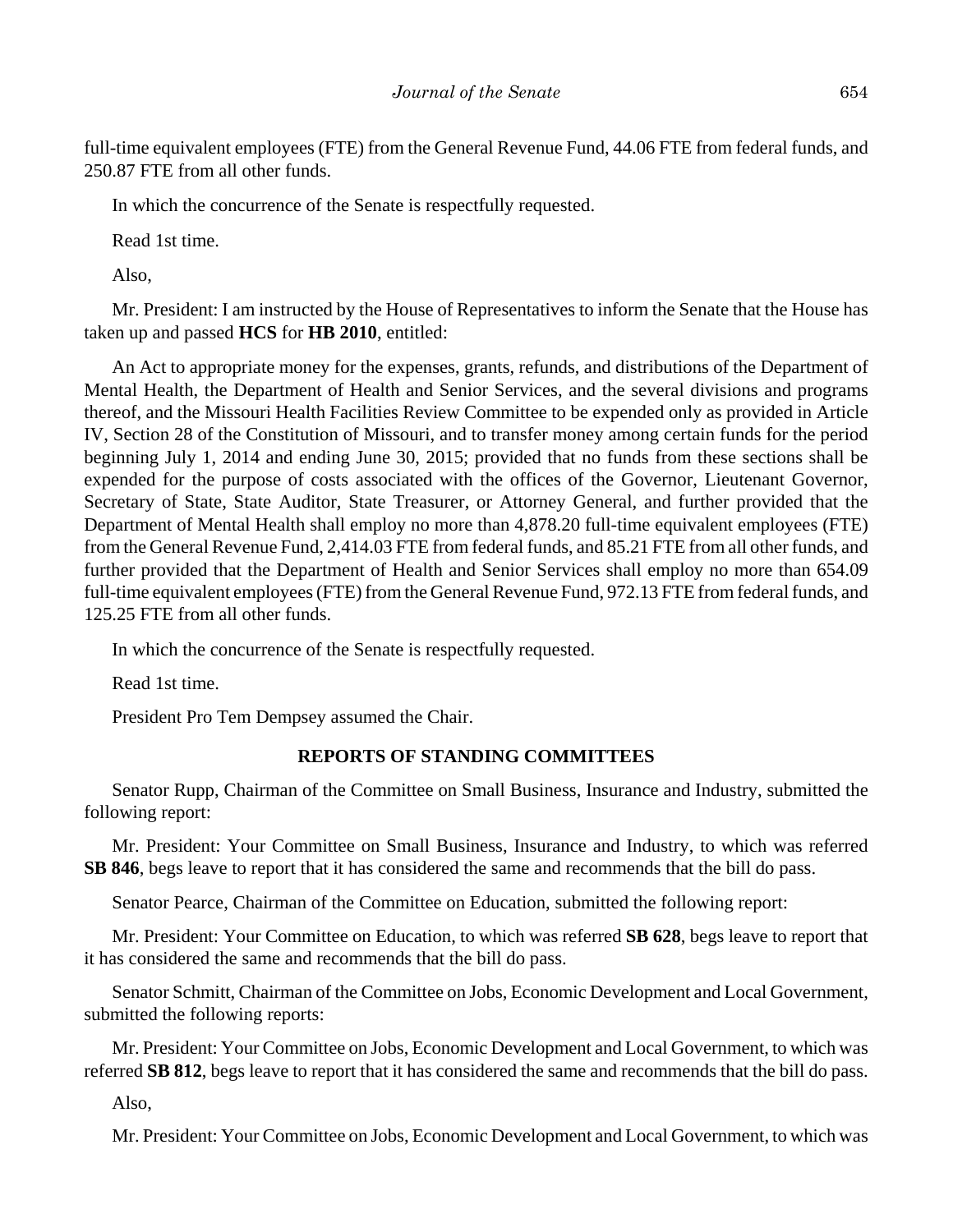referred **SB 729**, begs leave to report that it has considered the same and recommends that the Senate Committee Substitute, hereto attached, do pass.

Also,

Mr. President: Your Committee on Jobs, Economic Development and Local Government, to which was referred **SB 774**, begs leave to report that it has considered the same and recommends that the Senate Committee Substitute, hereto attached, do pass.

Senator Richard, Chairman of the Committee on Rules, Joint Rules, Resolutions and Ethics, submitted the following reports:

Mr. President: Your Committee on Rules, Joint Rules, Resolutions and Ethics, to which were referred **SCS** for **SB 723** and **SS No. 3** for **SCS** for **SBs 509** and **496**, begs leave to report that it has examined the same and finds that the bills have been truly perfected and that the printed copies furnished the Senators are correct.

Also,

Mr. President: Your Committee on Rules, Joint Rules, Resolutions and Ethics, to which was referred **SB 555**, begs leave to report that it has considered the same and recommends that the bill do pass.

Also,

Mr. President: Your Committee on Rules, Joint Rules, Resolutions and Ethics, to which was referred **SCR 28**, begs leave to report that it has considered the same and recommends that the Senate Committee Substitute, hereto attached, do pass.

#### SENATE COMMITTEE SUBSTITUTE FOR

#### SENATE CONCURRENT RESOLUTION NO. 28

WHEREAS, the state of Missouri maintains and values its relationship with the Republic of China (Taiwan); and

WHEREAS, April 10, 2014, will mark the 35<sup>th</sup> anniversary of the enactment of the Taiwan Relations Act, which encourages continued commercial and cultural relations between the people of the United States and the people of Taiwan; and

WHEREAS, Taiwan was the 10th largest import partner and the 21st largest export partner of the state of Missouri in 2013; and

WHEREAS, Taiwan and the United States resumed negotiation under the Trade and Investment Framework Agreement in March, 2013, after a five-year hiatus; and

WHEREAS, a Bilateral Investment Agreement gives investors in both economies greater assurance that the capital they are putting at risk in each other's market will be adequately protected; and

WHEREAS, the United States has already concluded, or is seeking to negotiate, bilateral investment agreements with nine of its top ten trading partners, and Taiwan is the sole exception; and

WHEREAS, opening negotiations for a BIA between the United States and Taiwan will provide more stability for strong two-way investment ties; and

WHEREAS, Taiwan hopes to work via regional economic bodies to further develop bilateral and multilateral trade with the United States and other nations in the Asia-Pacific region, seeking to join the United States-led Trans-Pacific Partnership; and

WHEREAS, Taiwan and the People's Republic of China (mainland) signed a landmark trade agreement, the Economic Cooperation Framework Agreement in 2010. This trade agreement has opened up immense opportunities for Taiwan investors, including those who are from the state of Missouri and in mainland China, and continues to expand to provide additional benefits:

NOW THEREFORE BE IT RESOLVED that the members of the Missouri Senate, Ninety-seventh General Assembly, Second Regular Session, the House of Representatives concurring therein, hereby support the resumption of the Trade and Investment Framework Agreement talks between the United States and Taiwan; and

BE IT FURTHER RESOLVED that the Secretary of the Missouri Senate be instructed to prepare properly inscribed copies of this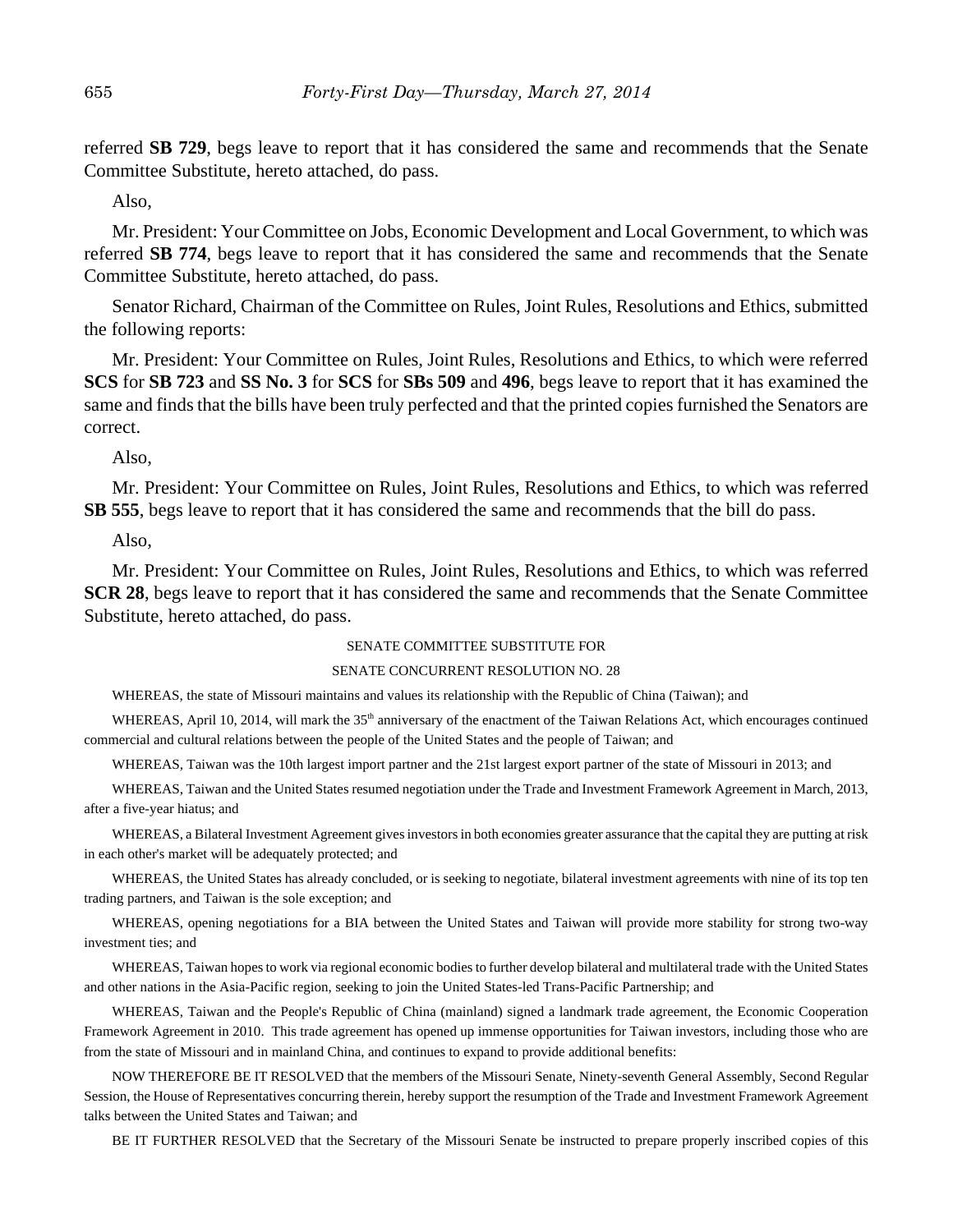resolution for the United States Secretary of State, each member of the Missouri Congressional delegation, and the Director-General of the Taipei Economic and Cultural Office in Kansas City.

Also,

Mr. President: Your Committee on Rules, Joint Rules, Resolutions and Ethics, to which was referred **SCR 33**, begs leave to report that it has considered the same and recommends that the concurrent resolution do pass.

Also,

Mr. President: Your Committee on Rules, Joint Rules, Resolutions and Ethics, to which was referred **SCR 36**, begs leave to report that it has considered the same and recommends that the concurrent resolution do pass.

Also,

Mr. President: Your Committee on Rules, Joint Rules, Resolutions and Ethics, to which was referred **SCR 37**, begs leave to report that it has considered the same and recommends that the concurrent resolution do pass.

Also,

Mr. President: Your Committee on Rules, Joint Rules, Resolutions and Ethics, to which was referred **SCR 40**, begs leave to report that it has considered the same and recommends that the concurrent resolution do pass.

Also,

Mr. President: Your Committee on Rules, Joint Rules, Resolutions and Ethics, to which was referred **HCR 4**, begs leave to report that it has considered the same and recommends that the concurrent resolution do pass.

Senator Munzlinger, Chairman of the Committee on Agriculture, Food Production and Outdoor Resources, submitted the following report:

Mr. President: Your Committee on Agriculture, Food Production and Outdoor Resources, to which was referred **SB 850**, begs leave to report that it has considered the same and recommends that the Senate Committee Substitute, hereto attached, do pass.

Senator Wasson, Chairman of the Committee on Financial and Governmental Organizations and Elections, submitted the following reports:

Mr. President: Your Committee on Financial and Governmental Organizations and Elections, to which was referred **SB 892**, begs leave to report that it has considered the same and recommends that the Senate Committee Substitute, hereto attached, do pass.

Also,

Mr. President: Your Committee on Financial and Governmental Organizations and Elections, to which was referred **SB 809**, begs leave to report that it has considered the same and recommends that the Senate Committee Substitute, hereto attached, do pass.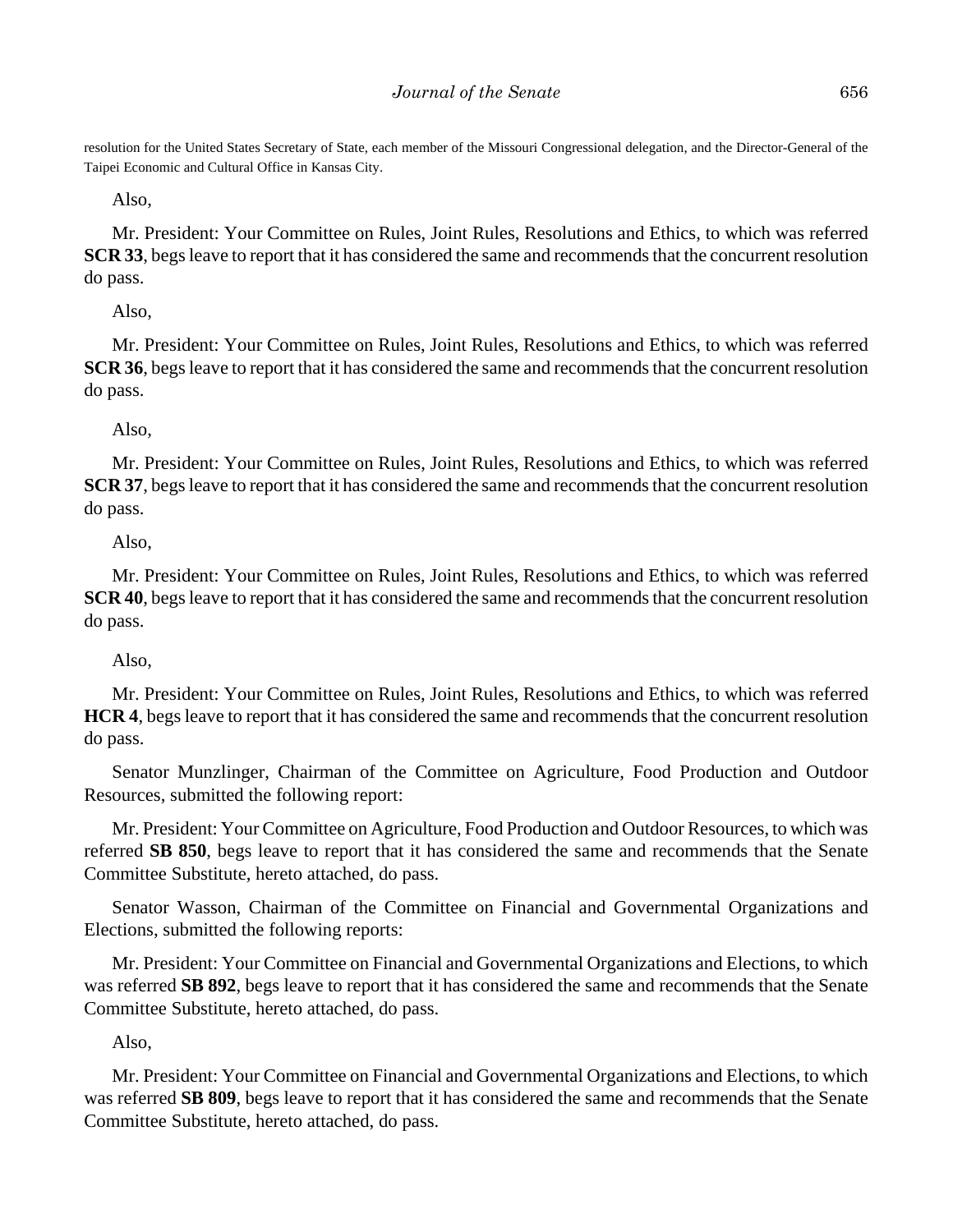Senator Dixon, Chairman of the Committee on the Judiciary and Civil and Criminal Jurisprudence, submitted the following reports:

Mr. President: Your Committee on the Judiciary and Civil and Criminal Jurisprudence, to which was referred **SB 706**, begs leave to report that it has considered the same and recommends that the Senate Committee Substitute, hereto attached, do pass.

Also,

Mr. President: Your Committee on the Judiciary and Civil and Criminal Jurisprudence, to which was referred **SB 500**, begs leave to report that it has considered the same and recommends that the bill do pass.

Also,

Mr. President: Your Committee on the Judiciary and Civil and Criminal Jurisprudence, to which was referred **SB 695**, begs leave to report that it has considered the same and recommends that the bill do pass.

Senator Kraus, Chairman of the Committee on Ways and Means, submitted the following report:

Mr. President: Your Committee on Ways and Means, to which was referred **SJR 26**, begs leave to report that it has considered the same and recommends that the joint resolution do pass.

Senator Kehoe, Chairman of the Committee on Transportation and Infrastructure, submitted the following report:

Mr. President: Your Committee on Transportation and Infrastructure, to which was referred **SB 890**, begs leave to report that it has considered the same and recommends that the bill do pass.

On behalf of Senator Lamping, Chairman of the Committee on Seniors, Families and Pensions, Senator Richard submitted the following report:

Mr. President: Your Committee on Seniors, Families and Pensions, to which was referred **SB 754**, begs leave to report that it has considered the same and recommends that the bill do pass.

Senator Lager assumed the Chair.

### **MESSAGES FROM THE HOUSE**

The following message was received from the House of Representatives through its Chief Clerk:

Mr. President: I am instructed by the House of Representatives to inform the Senate that the House has taken up and passed **HCS** for **HB 2011**, entitled:

An Act to appropriate money for the expenses, grants, and distributions of the Department of Social Services and the several divisions and programs thereof to be expended only as provided in Article IV, Section 28 of the Constitution of Missouri, and to transfer money among certain funds for the period beginning July 1, 2014 and ending June 30, 2015; provided that no funds from these sections shall be expended for the purpose of costs associated with the offices of the Governor, Lieutenant Governor, Secretary of State, State Auditor, State Treasurer, or Attorney General, and further provided that the Department of Social Services shall employ no more than 1,753.87 full-time equivalent (FTE) employees from the General Revenue Fund, 4,658.30 FTE from federal funds, and 479.28 FTE from all other funds.

In which the concurrence of the Senate is respectfully requested.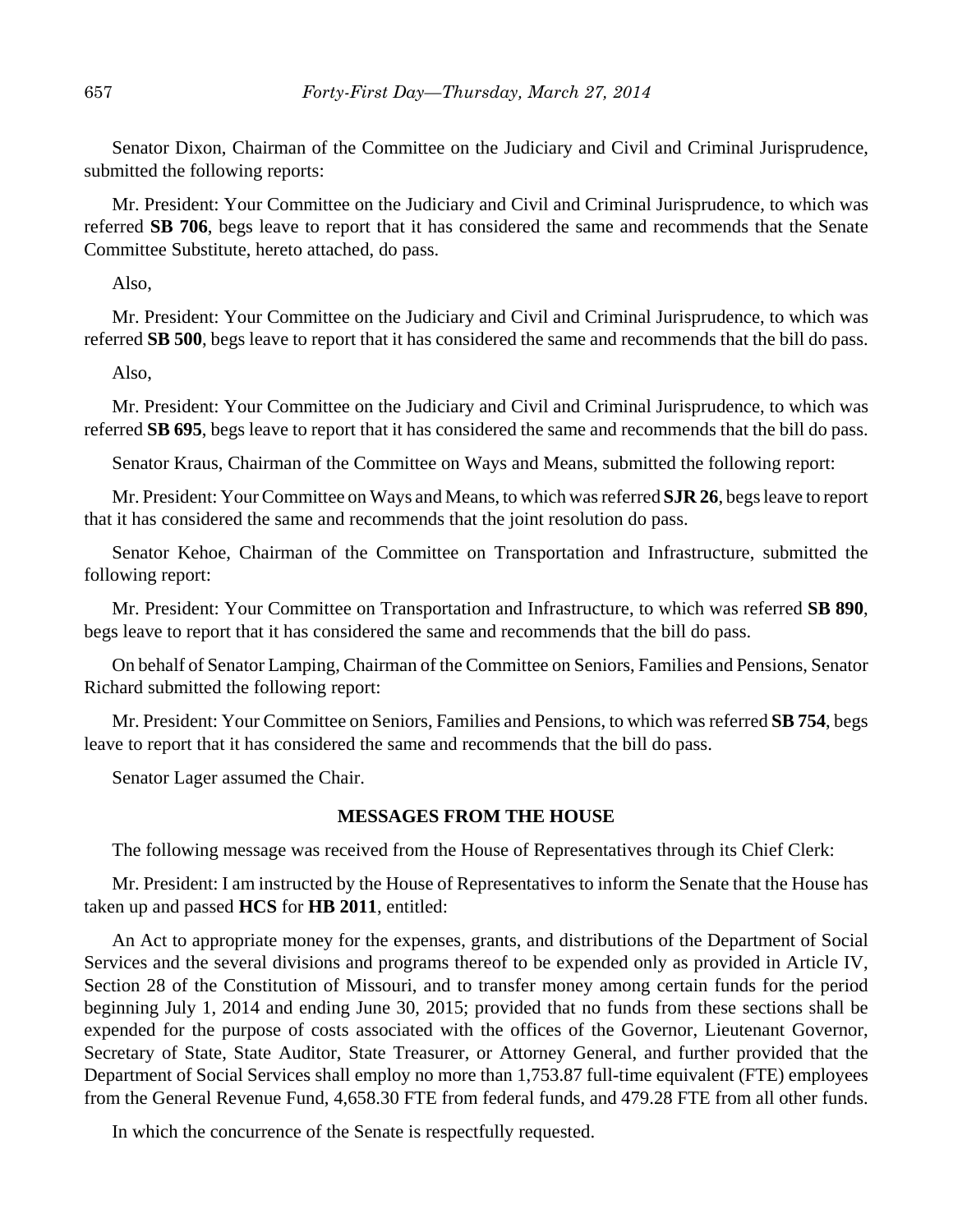Read 1st time.

#### **HOUSE BILLS ON SECOND READING**

The following Bills and Joint Resolutions were read the 2nd time and referred to the Committees indicated:

**HCS** for **HB 1510**––Veterans' Affairs and Health.

**HCS** for **HB 1044**––Seniors, Families and Pensions.

**HB 1081**––Governmental Accountability and Fiscal Oversight.

**HCS** for **HB 1085**––Jobs, Economic Development and Local Government.

**HB 1126**––Financial and Governmental Organizations and Elections.

**HB 1197**––General Laws.

**HB 1206**––Education.

**HCS** for **HB 1217**––Seniors, Families and Pensions.

**HB 1270**––Financial and Governmental Organizations and Elections.

**HB 1301**––Seniors, Families and Pensions.

**HB 1468**––Small Business, Insurance and Industry.

**HB 1616**––Jobs, Economic Development and Local Government.

**HCS** for **HB 1079**––Small Business, Insurance and Industry.

**HB 1087**––Transportation and Infrastructure.

**HB 1141**––Transportation and Infrastructure.

**HCS** for **HB 1201**––Commerce, Consumer Protection, Energy and the Environment.

**HB 1222**––Transportation and Infrastructure.

**HB 1238**––Judiciary and Civil and Criminal Jurisprudence.

**HB 1361**––Small Business, Insurance and Industry.

**HCS** for **HB 1376**––Financial and Governmental Organizations and Elections.

**HCS** for **HB 1523**––Financial and Governmental Organizations and Elections.

**HB 1268**––Ways and Means.

**HB 1092**––Seniors, Families and Pensions.

**HCS** for **HJR 47**––Financial and Governmental Organizations and Elections.

**HB 1073**––Financial and Governmental Organizations and Elections.

**HB 1110**––Transportation and Infrastructure.

**HB 1359**––Governmental Accountability and Fiscal Oversight.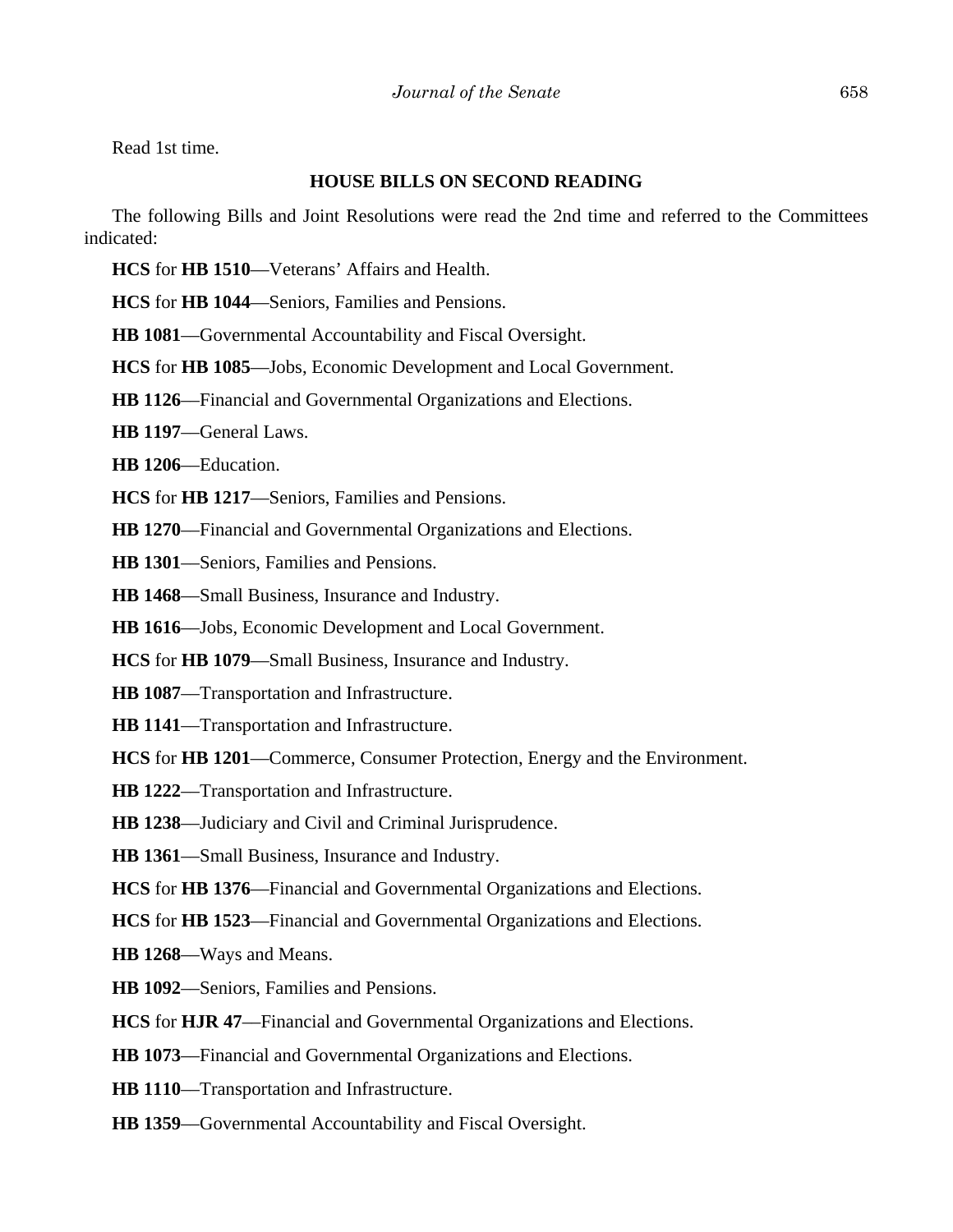- **HCS** for **HBs 1646 & 1515**––Jobs, Economic Development and Local Government.
- **HCS** for **HB 1296**––Ways and Means.
- **HB 1496**––Agriculture, Food Production and Outdoor Resources.
- **HB 1173**––Small Business, Insurance and Industry.
- **HCS** for **HB 1426**––Jobs, Economic Development and Local Government.
- **HCS** for **HRB 1298**––Governmental Accountability and Fiscal Oversight.
- **HCS** for **HRB 1299**––Governmental Accountability and Fiscal Oversight.
- **HCS** for **HB 1501**––Jobs, Economic Development and Local Government.
- **HCS** for **HBs 1310 & 1236**––Jobs, Economic Development and Local Government.
- **HCS** for **HB 1261**––Transportation and Infrastructure.
- **HB 1495**––Jobs, Economic Development and Local Government.
- **HB 1435**––Agriculture, Food Production and Outdoor Resources.
- **HCS** for **HB 1459**––Jobs, Economic Development and Local Government.
- **HCS** for **HBs 1307 & 1313**––Judiciary and Civil and Criminal Jurisprudence.
- **HCS** for **HB 1192**––Judiciary and Civil and Criminal Jurisprudence.
- **HB 1271**––Small Business, Insurance and Industry.
- **HB 1483**––Veterans' Affairs and Health.
- **HB 1086**––Financial and Governmental Organizations and Elections.
- **HB 1390**––Education.
- **HCS** for **HB 1710**––Ways and Means.
- **HCS** for **HJR 56**––Seniors, Families and Pensions.
- **HB 1506**––Agriculture, Food Production and Outdoor Resources.
- **HB 1388**––Judiciary and Civil and Criminal Jurisprudence.
- **HB 1573**––Commerce, Consumer Protection, Energy and the Environment.
- **HB 1136**––Financial and Governmental Organizations and Elections.
- **HCS** for **HB 1156**––Seniors, Families and Pensions.
- **HB 1411**––Financial and Governmental Organizations and Elections.
- **HCS** for **HB 1559**––Jobs, Economic Development and Local Government.
- **HCS** for **HB 1902**––Financial and Governmental Organizations and Elections.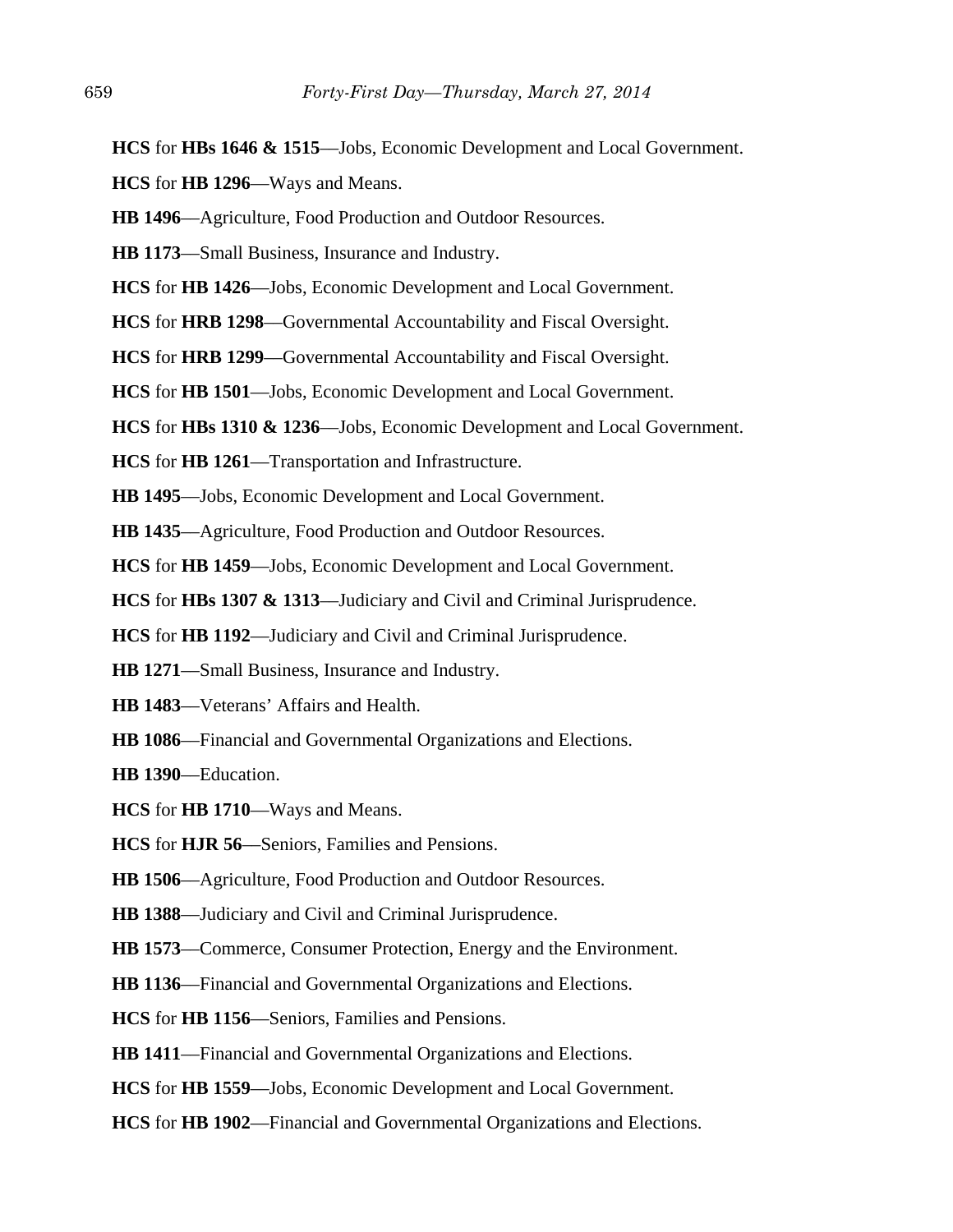- **HCS** for **HB 1610**—Transportation and Infrastructure.
- **HCS** for **HB 1410**—Judiciary and Civil and Criminal Jurisprudence.
- **HB 1132**––Jobs, Economic Development and Local Government.
- **HCS** for **HB 1557**––Judiciary and Civil and Criminal Jurisprudence.
- **HB 1455**––Ways and Means.
- **HB 1337**––Transportation and Infrastructure.
- **HB 1338**––Transportation and Infrastructure.
- **HCS** for **HB 1644**––Transportation and Infrastructure.
- **HB 1532**––General Laws.
- **HCS** for **HB 1391**––Agriculture, Food Production and Outdoor Resources.
- **HB 1064**––Seniors, Families and Pensions.
- **HB 1442**––General Laws.
- **HB 1656**––Veterans' Affairs and Health.
- **HB 1633**––Governmental Accountability and Fiscal Oversight.
- **HB 1190**––Transportation and Infrastructure.
- **HCS** for **HB 1181**––Governmental Accountability and Fiscal Oversight.
- **HCS** for **HB 1089**––Jobs, Economic Development and Local Government.
- **HCS** for **HB 1204**––General Laws.
- **HB 1055**––Jobs, Economic Development and Local Government.
- **HCS** for **HB 1090**––Governmental Accountability and Fiscal Oversight.
- **HCS** for **HB 1300**––Financial and Governmental Organizations and Elections.
- **HB 1504**––Jobs, Economic Development and Local Government.
- **HB 1791**––Governmental Accountability and Fiscal Oversight.
- **HB 1802**––Transportation and Infrastructure.

#### **CONFERENCE COMMITTEE APPOINTMENTS**

President Pro Tem Dempsey appointed the following conference committee to act with a like committee from the House on **SCS** for **HB 2014**: Senators Schaefer, Brown, Silvey, Curls and Walsh.

### **COMMUNICATIONS**

President Pro Tem Dempsey submitted the following: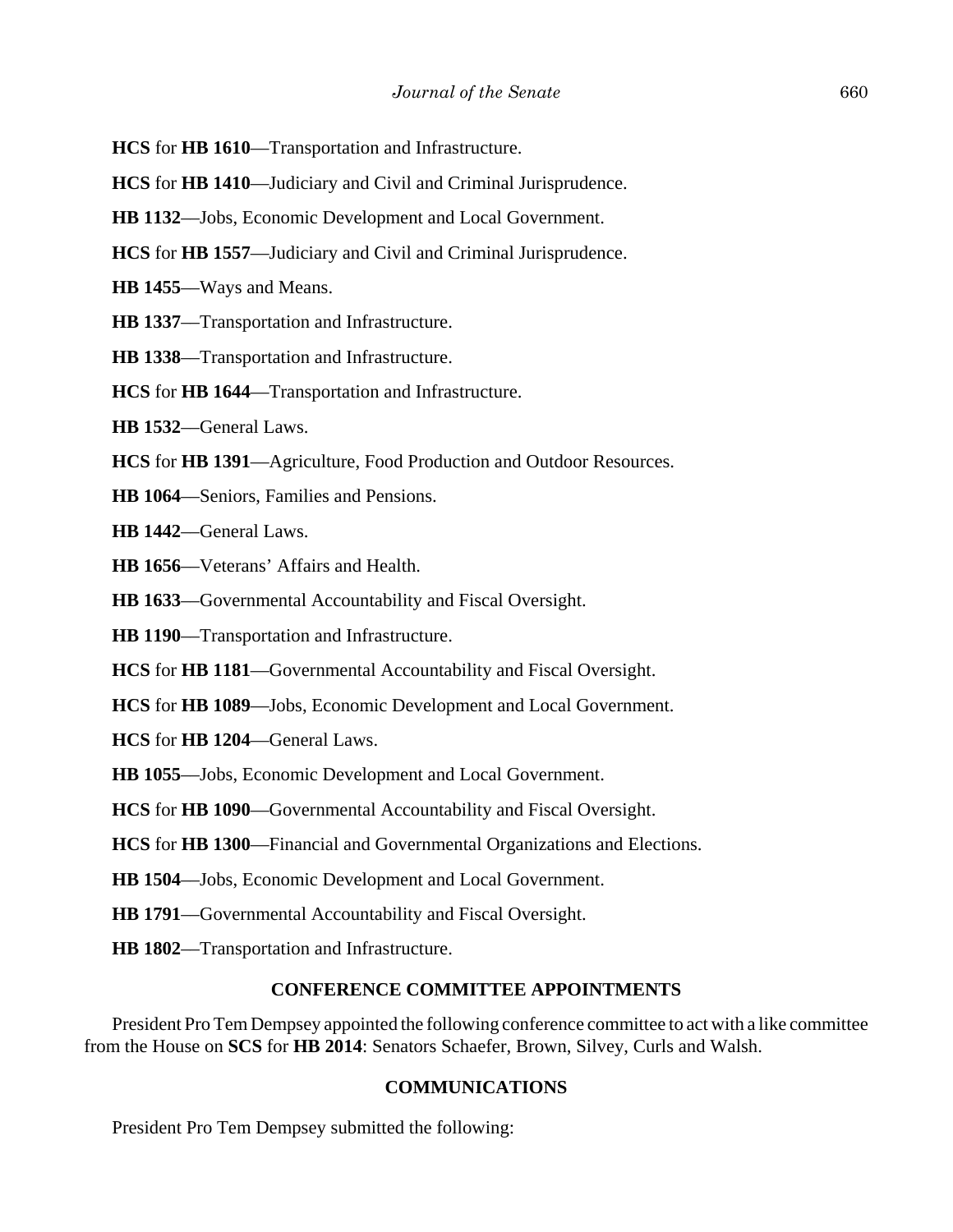March 27, 2014

Terry Spieler Secretary of the Senate State Capitol, Room 325 Jefferson City, MO 65101

Dear Ms. Spieler,

Please be advised of the following changes to Senate Standing Committee appointments effective April 4, 2014:

Senator Silvey as Vice-Chair of Appropriations

Senator Parson as Chair of Small Business, Insurance and Industry

Senator Cunningham as Chair of Governmental Accountability and Fiscal Oversight

Please do not hesitate to contact me should you have any questions.



### **RESOLUTIONS**

Senator Brown offered Senate Resolution No. 1665, regarding Louis B. Brother, which was adopted.

Senator Brown offered Senate Resolution No. 1666, regarding the University of Missouri Extension in Phelps County, which was adopted.

Senator Schmitt offered Senate Resolution No. 1667, regarding Guy Alvin Thompson, Saint Louis, which was adopted.

Senator Schmitt offered Senate Resolution No. 1668, regarding Charles Wiet, Saint Louis, which was adopted.

Senator Schmitt offered Senate Resolution No. 1669, regarding Leonard Mayo, Jr., Saint Louis, which was adopted.

Senator Schmitt offered Senate Resolution No. 1670, regarding Edward Joseph Martin, Saint Louis, which was adopted.

Senator Chappelle-Nadal offered Senate Resolution No. 1671, regarding Virgil Petcu, Saint Louis, which was adopted.

Senator Chappelle-Nadal offered Senate Resolution No. 1672, regarding Dr. Austin Fred Montgomery, Saint Louis, which was adopted.

#### **INTRODUCTIONS OF GUESTS**

Senator Schaaf introduced to the Senate, Kellen Dunn, Jefferson City; and Kellen was made an honorary page.

Senator Parson introduced to the Senate, teachers Jane Grindley and Mary Meehan, and fourth and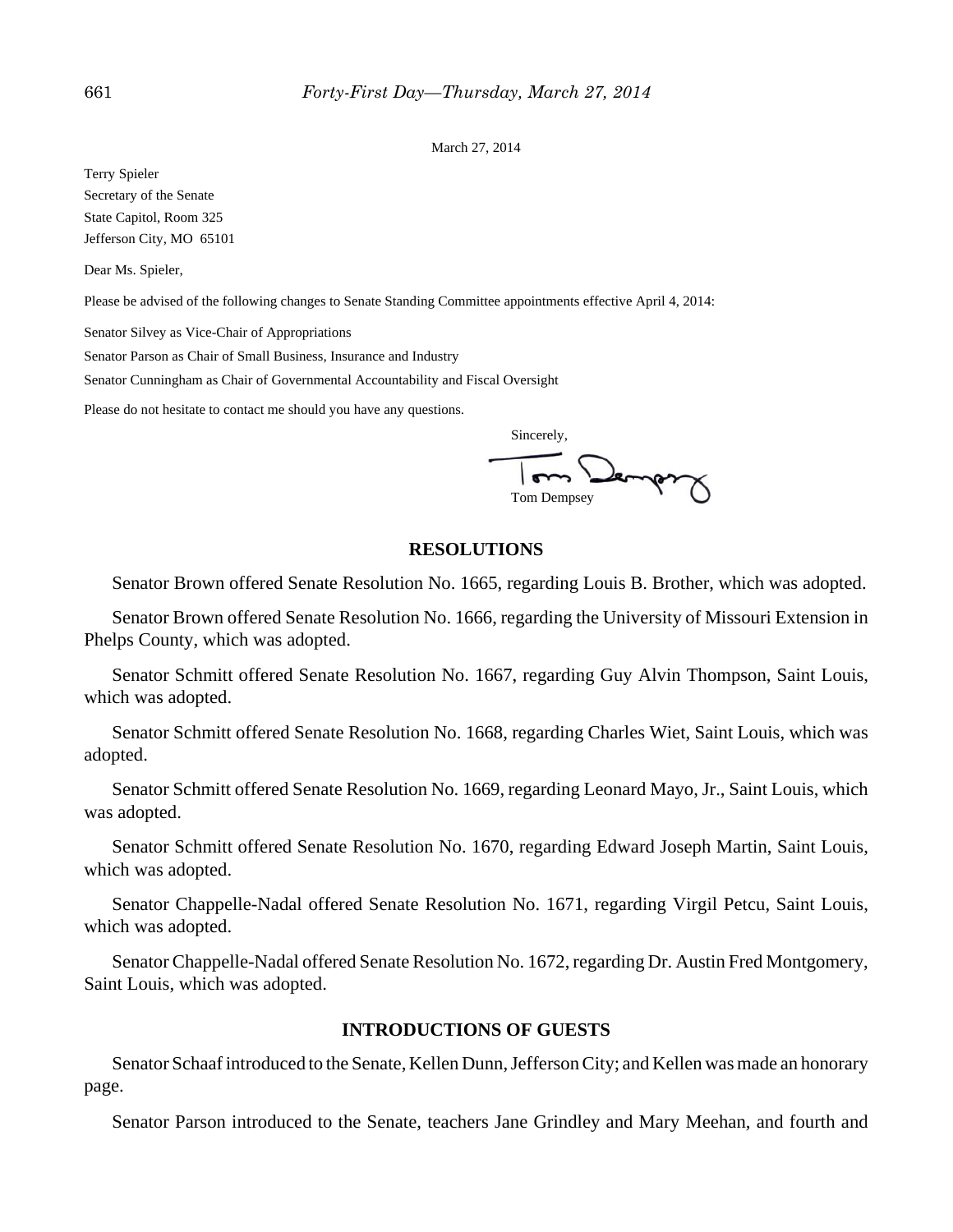eighth grade students from Pettis County R-XII School, Sedalia.

Senator Kehoe introduced to the Senate, parents and teachers: Kim Pragman, Heather Dixon, Aimee Schmidt, Sheri Holland, Barb Beel and Debbie Muenks, and one hundred fourth grade students from Blair Oaks Elementary School, Wardsville.

Senator Chappelle-Nadal introduced to the Senate, Bryce Sieveking and Jessica Moses, St. Louis.

Senator Wallingford introduced to the Senate, Zech Payne, Sue Rees, Sydney Dzurny, Eddy Connell and Blake Tiemann, seventh grade students from Nell Holcomb, Cape Girardeau.

Senator Schaefer introduced to the Senate, Mary Cate and Jake Swain, Columbia; and Mary Cate and Jake were made honorary pages.

Senator Dempsey introduced to the Senate, teachers Chip Crow and Kim Coil, and students from Francis Howell North High School.

On motion of Senator Richard the Senate adjourned until 8:00 a.m., Friday, March 28, 2014.

# SENATE CALENDAR  $\overline{\phantom{a}}$

# FORTY-SECOND DAY–FRIDAY, MARCH 28, 2014  $\overline{\phantom{a}}$

#### FORMAL CALENDAR

#### HOUSE BILLS ON SECOND READING

HB 1320-Ellinger, et al HCS for HB 2001 HCS for HB 2002 HCS for HB 2003 HCS for HB 2004 HCS for HB 2005

HCS for HB 2006 HCS for HB 2007 HCS for HB 2008 HCS for HB 2009 HCS for HB 2010 HCS for HB 2011

#### THIRD READING OF SENATE BILLS

SS for SCS for SB 666-Schmitt (In Fiscal Oversight) SB 727-Chappelle-Nadal (In Fiscal Oversight) SB 693-Parson (In Fiscal Oversight)

SS for SCS for SB 720-Justus (In Fiscal Oversight) SS for SB 673-Kehoe (In Fiscal Oversight) SCS for SB 723-Parson SS#3 for SCS for SBs 509 & 496-Kraus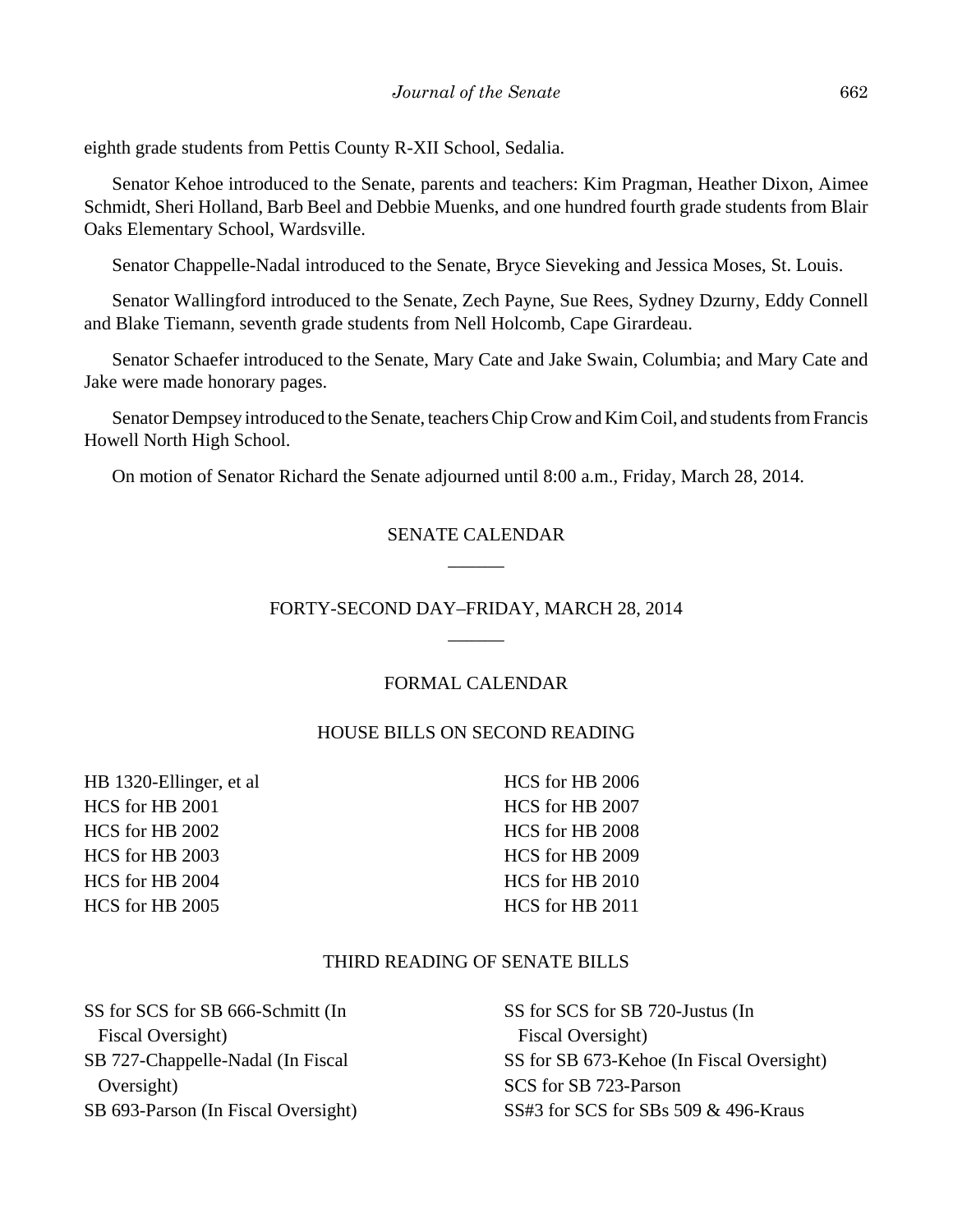#### SENATE BILLS FOR PERFECTION

 1. SB 708-Sifton 2. SB 782-Romine 3. SB 499-Keaveny 4. SJR 27-Schaaf and Dixon, with SCS 5. SB 490-Lager and Kehoe, with SCS 6. SB 674-Kehoe 7. SB 644-LeVota 8. SB 680-Curls, with SCS 9. SB 829-Kraus, with SCS 10. SB 584-Dixon 11. SB 777-Nieves, with SCS 12. SB 739-Romine, with SCS 13. SB 553-Emery, with SCS 14. SB 707-Wasson, with SCS 15. SB 785-Kehoe, with SCS 16. SB 818-Kehoe

17. SB 846-Richard 18. SB 628-Schaaf 19. SB 812-Parson 20. SB 729-Romine, with SCS 21. SB 774-Dempsey, with SCS 22. SB 555-Nasheed 23. SB 850-Munzlinger and Holsman, with SCS 24. SB 892-Kraus, with SCS 25. SB 809-Wasson, with SCS 26. SB 706-Cunningham, with SCS 27. SB 500-Keaveny 28. SB 695-Keaveny 29. SJR 26-Lager 30. SB 890-Kehoe 31. SB 754-Sater and Justus

# INFORMAL CALENDAR

#### SENATE BILLS FOR PERFECTION

SB 491-Justus and Dixon, with SCS (pending) SB 501-Keaveny SB 518-Sater, with SCS, SA 2 & SA 1 to SA 2 (pending) SB 519-Sater, with SS & SA 1 (pending) SS for SB 543-Munzlinger SB 573-Munzlinger, with SCS SB 575-Dixon SB 589-Brown, with SCS, SA 2 & SA 1 to SA 2 (pending) SB 599-Kraus, with SCS & SA 2 (pending) SB 663-Munzlinger, with SCS

SB 692-Wasson, with SA 1 (pending) SB 712-Walsh, with SCS (pending) SB 734-Cunningham SB 741-Rupp and Parson SB 790-Dixon, with SA 3 & point of order (pending) SB 814-Brown SB 854-Wasson, with SCS SJR 25-Lager SJR 34-Emery SJR 42-Schmitt

# BILLS IN CONFERENCE AND BILLS CARRYING REQUEST MESSAGES

In Conference

HB 2014-Stream, with SCS (Schaefer)